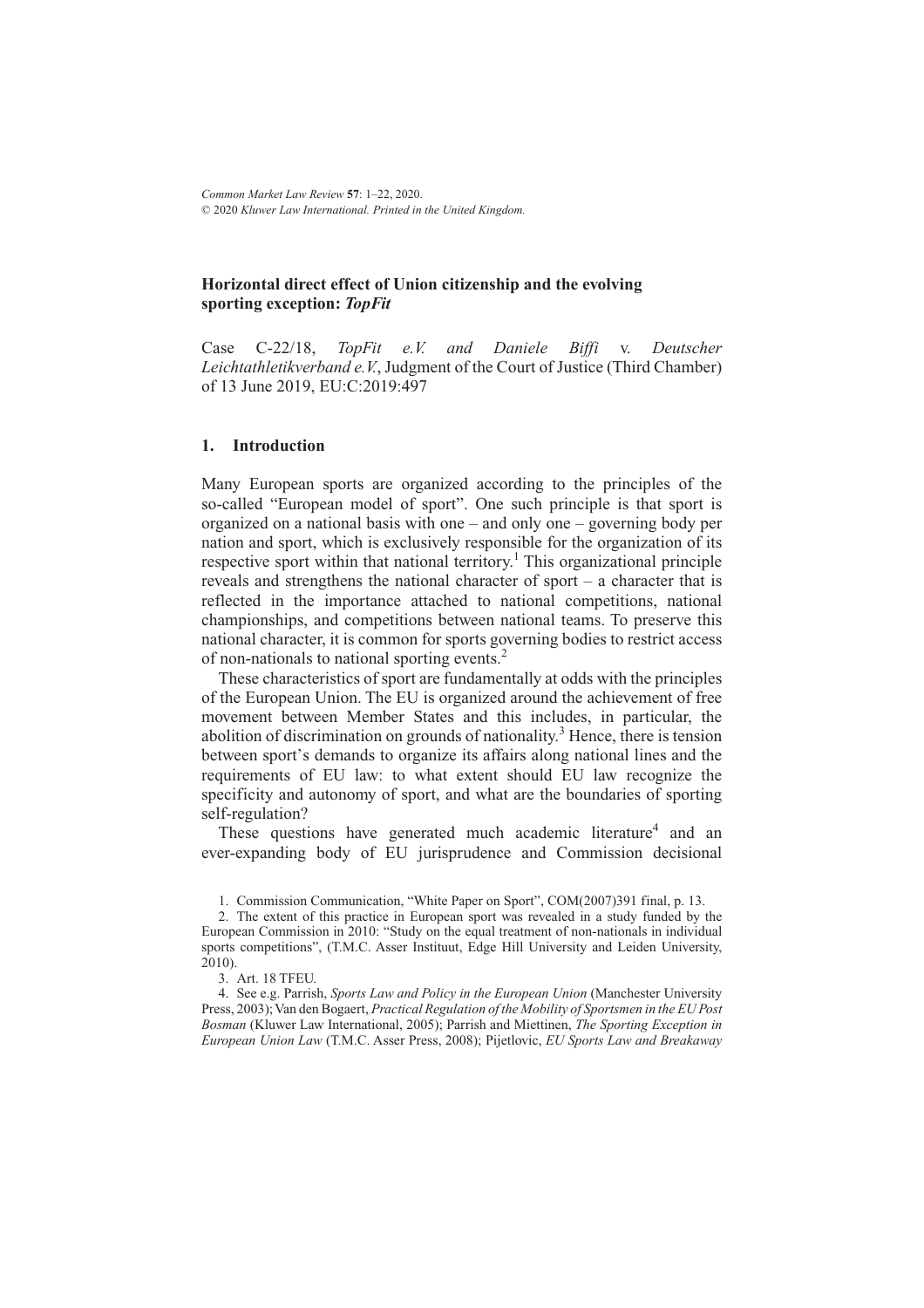practice that centres around the role of sport in the achievement of the internal market – "an area without internal frontiers" for the economically active.<sup>5</sup>The picture in modern professional sport appeared to be relatively clear: "sport is subject to Community law only in so far as it constitutes an economic activity"6 and EU law does not touch on nationality-based rules for selection to national teams<sup>7</sup>. Nationality discrimination in professional club sport is incompatible with the Treaty unless justified<sup>8</sup> and, following *Meca-Medina*, some nationality-based rules could, in principle, escape classification as a restriction as they are inherent in the pursuit of a legitimate sporting objective.9 This has given rise to a well-founded impression that invoking EU law in a sporting context requires some modicum of economic nexus and that EU law cannot be invoked in "pure" amateur sport.

In retrospect, this appears to be less obvious. In 1993 the Maastricht Treaty established Union citizenship for every Member State national.<sup>10</sup> The significance of this became clear, if it had not been before, when the ECJ declared in *Grzelczyk* that "Union citizenship is destined to be the fundamental status of nationals of the Member States".<sup>11</sup> As a result, it is well-established that every Union citizen enjoys and can directly rely on the Treaty-based right to reside in any Member State regardless of whether he or she is economically active.<sup>12</sup>

How should these doctrines of Union law be reconciled? Can Union citizens rely upon their citizenship rights against private actors such as sports governing bodies, i.e. does Union citizenship enjoy horizontal direct effect? And if so, to what extent can direct discrimination on the grounds of nationality be justified considering conditions particular to the area of sport? These were the questions facing the ECJ in *TopFit*.

*Leagues in Football* (Springer, 2015); Duval and Van Rompuy (Eds.), *The Legacy of Bosman* (Springer, 2016); and Weatherill, *Principles and Practice in EU Sports Law* (OUP, 2017).

5. Art. 26(2) TFEU.

6. Case C-36/74, *Walrave and Koch*, EU:C:1974:140, para 4, and Case C-415/93, *Union Royale Belge Sociétés de Football Association and others* v. *Bosman and others*, EU:C:1995:463, para 73.

7. Case C-36/74, *Walrave and Koch*.

8. Case C-415/93, *Bosman*, EU:C:1995:463.

9. Case C-519/04 P, *Meca-Medina and Macjen* v. *Commission*, EU:C:2006:492.

10. Art. 20(1) TFEU.

11. Case C-184/99, *Grzelczyk* v. *Centre public d'aide sociale d'Ottignies-Louvainla-Neuve*, EU:C:2001:458, para 31.

12. Case C-413/99, *Baumbast and R.* v*. Secretary of State for the Home Department*, EU:C:2002:493, paras. 82–84.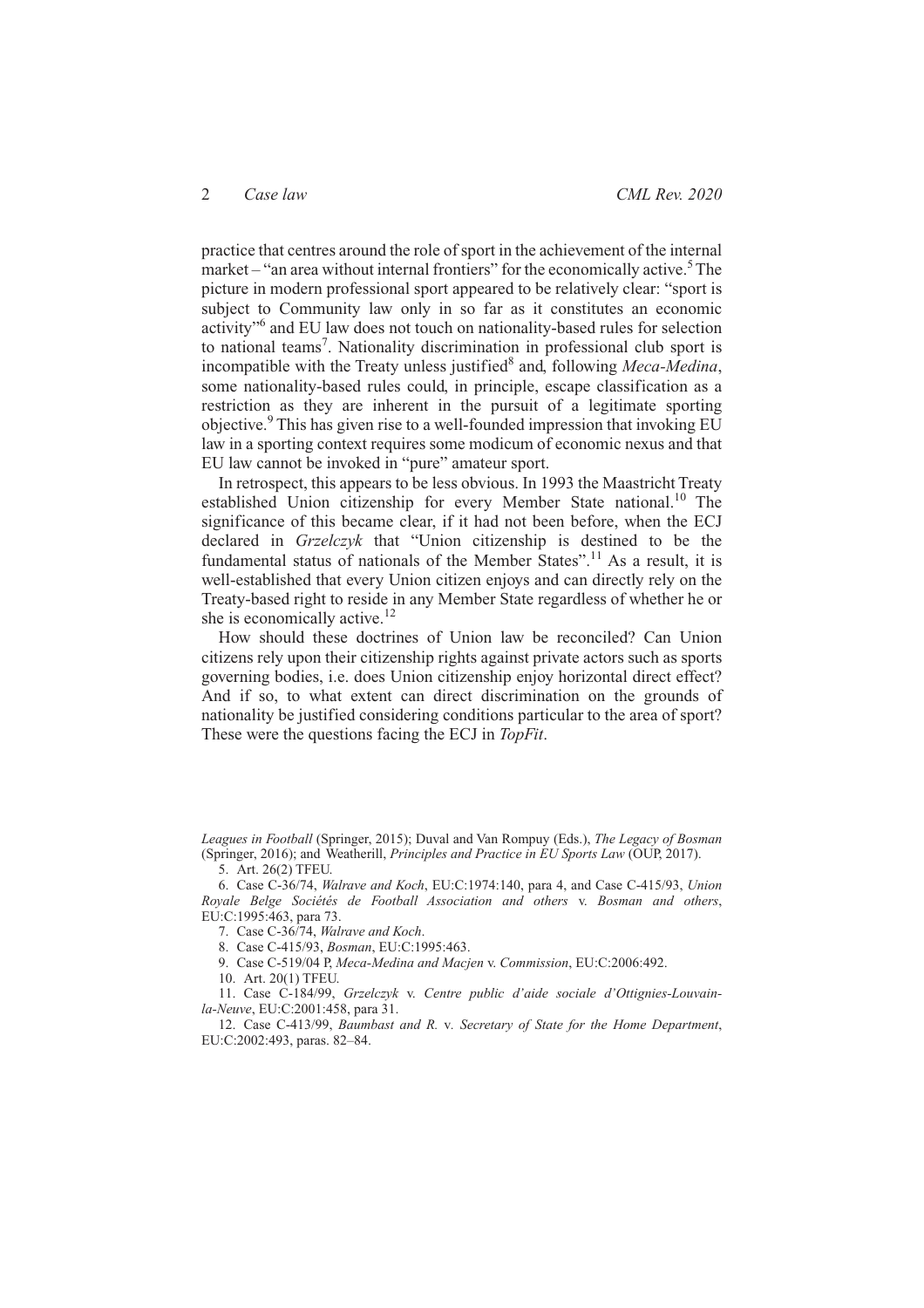# **2. Factual and legal background**

Daniele Biffi is an Italian national and Union citizen who has lived in Germany for a number of years. As a member of German athletics club TopFit, he competed for the title of "national champion" in the amateur senior German championships, organized by the German Athletics Association. His placings were recorded and he used his results to advertise his business as an athletics coach and personal trainer.

A rule change promulgated by the German Athletics Association in 2016 meant that non-nationals, such as Mr Biffi, were as a general rule excluded from participating in the national championship. Non-nationals could apply for an exception, but only to participate without classification, meaning that participation was restricted to the first round of a running competition or in the first three attempts of a technical competition. Indeed, in the German national championships in Zittau, Mr Biffi placed third in the 100m heats, but was prevented from running in the final even though he should have qualified based on his performance.

Mr Biffi objected on the grounds that as a non-national, he could not compete in the German national championships on the same basis as those athletes with German nationality. This could result in him receiving less support from his athletics club given that he would be fully or partially excluded from involvement in the national championships, thus making investing in him less attractive. Consequently, Mr Biffi would be less able to integrate at the sports club to which he is affiliated and, therefore, in the society of the Member State where he is resident. Such treatment could also have a damaging effect on his business as he cited his athletics prowess to advertise his services.

In the German court, Mr Biffi cited an alleged infringement of EU law, a claim rebuffed by the German Athletics Association on the grounds that as he was an amateur athlete, no economic activity was being carried out and, as per paragraph 4 of *Walrave and Koch*, EU law does not apply. The referring court was not clear on whether the application of EU law to sport is always subject to the exercise of economic activity, particularly since the advent of EU citizenship rights and the entry into force of Article 165 TFEU in 2009, both provisions which are not dependent on the existence of economic activity. Consequently, the court made a reference to the ECJ regarding the interpretation of Articles 18, 21 and 165 TFEU.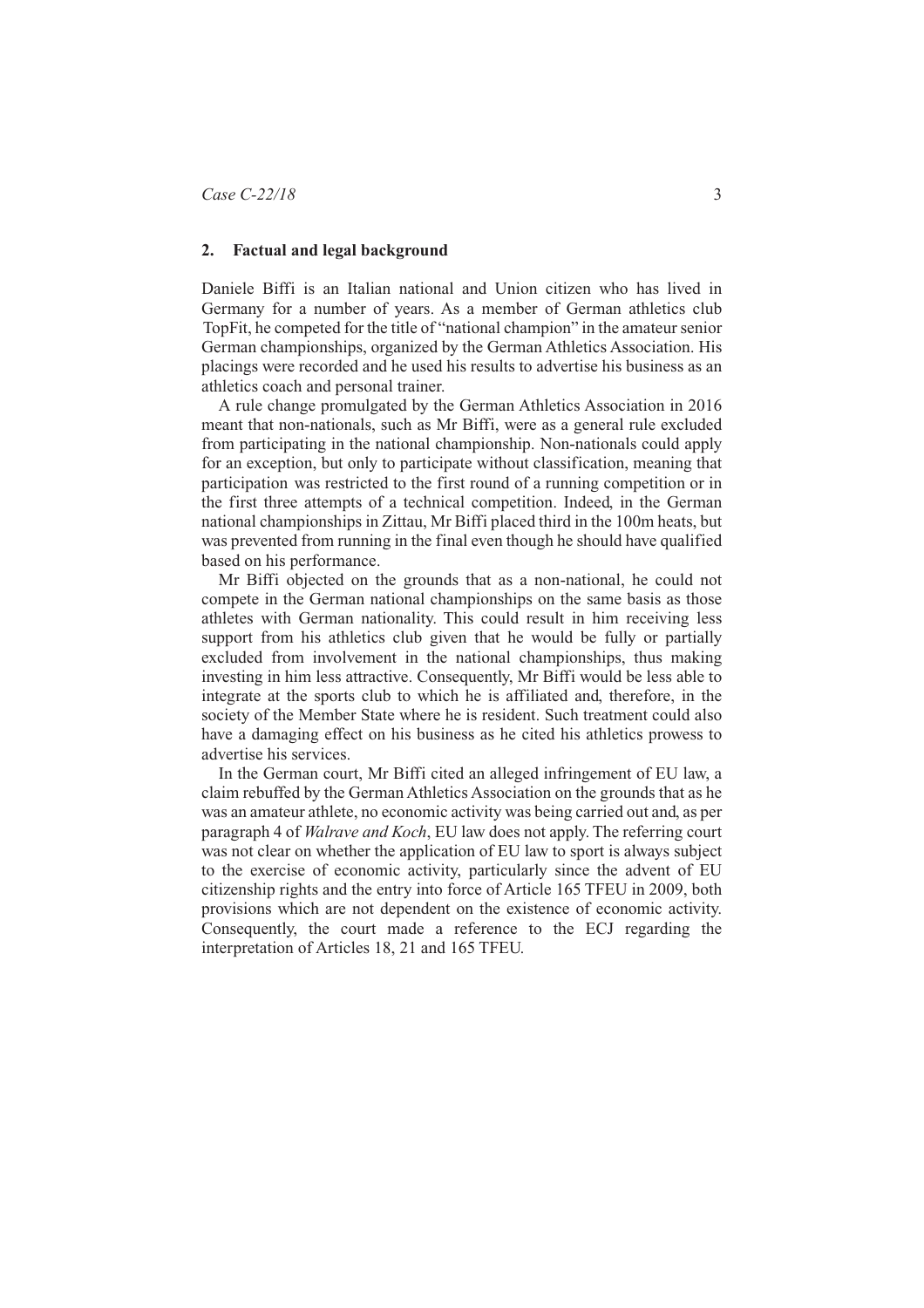### **3. The Opinion of the Advocate General**

Advocate General Tanchev was opposed to "[e]xpanding the material scope of EU law" by givingArticle 21 TFEU horizontal direct effect. To that end, and contrary to the national court's question and assessment of the facts, the Advocate General approached the situation as a restriction of the economic freedom of establishment under Article 49 TFEU. That move reflected the orthodoxy of how EU sports law has, to date, largely developed, which is on the basis of individuals connecting defence of their EU rights to the pursuit of economic activity. This has presented itself either in the context of disputes involving workers with employment contracts or those athletes providing sporting services.<sup>13</sup>

Since Mr Biffi used his performance in amateur competitions to advance his business interests as a coach and personal trainer, the Advocate General claimed that "Mr Biffi cannot be regarded as an 'amateur' sportsman".<sup>14</sup> Consequently, the discrimination he suffered in breach of Article 18 TFEU falls within the scope of the Treaty by virtue of Article 49 TFEU.<sup>15</sup> In short, Mr Biffi's economic activity was the gateway to the Treaty prohibitions on nationality discrimination. Thus, the Advocate General proposed that the ECJ should rule that the measure in question constituted a violation of the prohibition against discrimination under the freedom of establishment.

However, if the Court chose not to answer the question using Article 49 TFEU, the Advocate General believed that Union law was not applicable in the case. Whilst the Advocate General could not deny that the Court had already severed the link between migration and economic activity, $16$  he declined to take the "significant constitutional step" of expanding the Court's case law on Article 21 to extend its effect to the horizontal relationship between private parties<sup>17</sup> – the open-ended nature of which makes it a poor candidate for horizontal direct effect.<sup>18</sup> The Advocate General therefore argued that sports can only be affected by EU law either through the exercise

<sup>13.</sup> For workers see Case C-415/93, *Bosman;* for the self-employed see Joined Cases C-51/96 & 191/97, *Deliège* v*. Ligue francophone de judo et disciplines associées ASBL, Ligue belge de judo ASBL, Union européenne de judo* (C-51/96) and *Pacquée* (C-191/97), EU:C: 2000:199.

<sup>14.</sup> Opinion of A.G. Tanchev in Case C-22/18, *TopFit*, EU:C:2019:181, para 51.

<sup>15.</sup> Ibid., para 56.

<sup>16.</sup> In Case C-413/99, *Baumbast*, the ECJ stated that "the Treaty on European Union does not require that citizens of the Union pursue a professional or trade activity, whether as an employed or self-employed person, in order to enjoy the rights provided in Part Two [TFEU], on citizenship of the Union".

<sup>17.</sup> Opinion, para 56.

<sup>18.</sup> Ibid., para 105.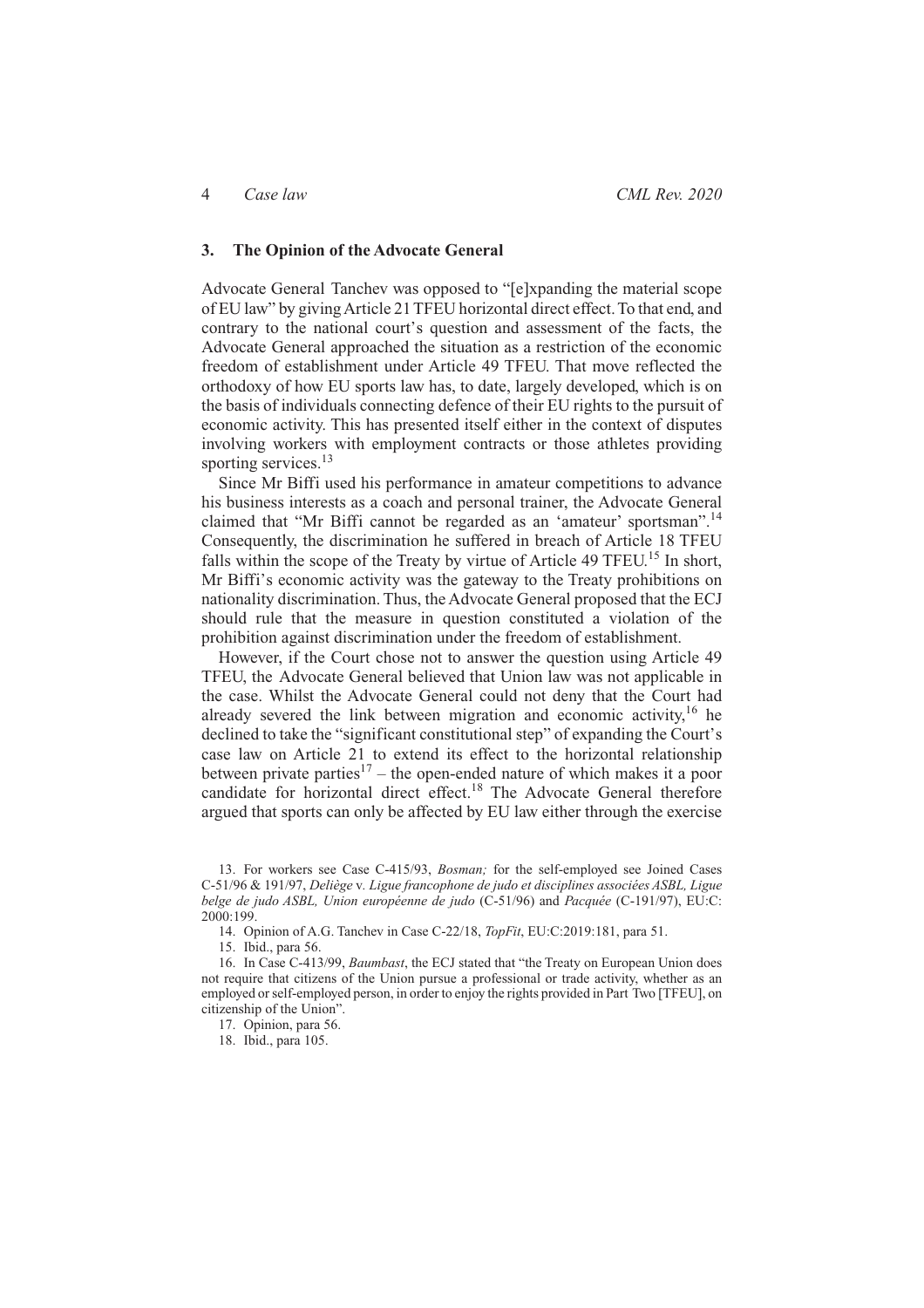of freedom of movement or through specific measures, such as those adopted under Article 165 TFEU.<sup>19</sup>

### **4. Judgment of the Court of Justice**

The ECJ noted that Mr Biffi had already exercised his right to free movement under Article 21 TFEU, as he had resided in Germany for 15 years.<sup>20</sup> It also repeated the above-cited mantra in *Grzelczyk*. <sup>21</sup> Having exercised his right to free movement, Mr Biffi is also protected by Article 18 TFEU governing non-discrimination on the grounds of nationality. It follows from the Court's case law that economically active individuals who exercise freedom of movement have a corollary right to access leisure activities available in the Member State of residence.<sup>22</sup> Union citizenship, under Article 21 TFEU and secondary acts, subsequently provided access to such "social advantages"<sup>23</sup> independent of economic activity – advantages that are important to facilitate a non-national's integration into the society of the host State.<sup>24</sup>

The ECJ went on to say that Article 165 TFEU strengthens this position by reflecting the considerable social importance of sport – a characteristic already acknowledged by the Member States in the 1997 Amsterdam Declaration on Sport<sup>25</sup> and by the Court itself in its sports-related case law. Therefore, taken together, Articles 21 and 165 TFEU allow an EU citizen who is residing in another Member State to "create bonds with the society of the State to which he has moved and in which he is residing or to consolidate them".<sup>26</sup> In the context of those non-nationals wishing to practise amateur sport, the Court therefore effectively established the principle that such sporting competitions should be open access.

But who should ensure this open access and can sports bodies derogate from this principle? On the first question, the ECJ diverged from the Advocate General's Opinion. It noted settled case law, particularly in the area of sport, to the effect that observance of the fundamental freedoms and the prohibition of nationality discrimination apply not only to rules which are of a public nature,

21. Ibid., para 28, citing Case C-184/99, *Grzelczyk*.

22. Case C-334/94, *Commission* v*. France*, EU:C:1996:90, paras. 21–23.

23. Art. 7(2) of Regulation 492/2011 on freedom of movement for workers within the Union refers to "Social and Tax Advantages".

24. See Case C-165/16, *Lounes* v*. Secretary of State for the Home Department*, EU:C: 2017:862.

25. Declaration No. 29 on sport annexed to the Final Act of the conference which adopted the text of the Treaty of Amsterdam.

26. Judgment, para 34.

<sup>19.</sup> Ibid., para 110.

<sup>20.</sup> Judgment, para 27.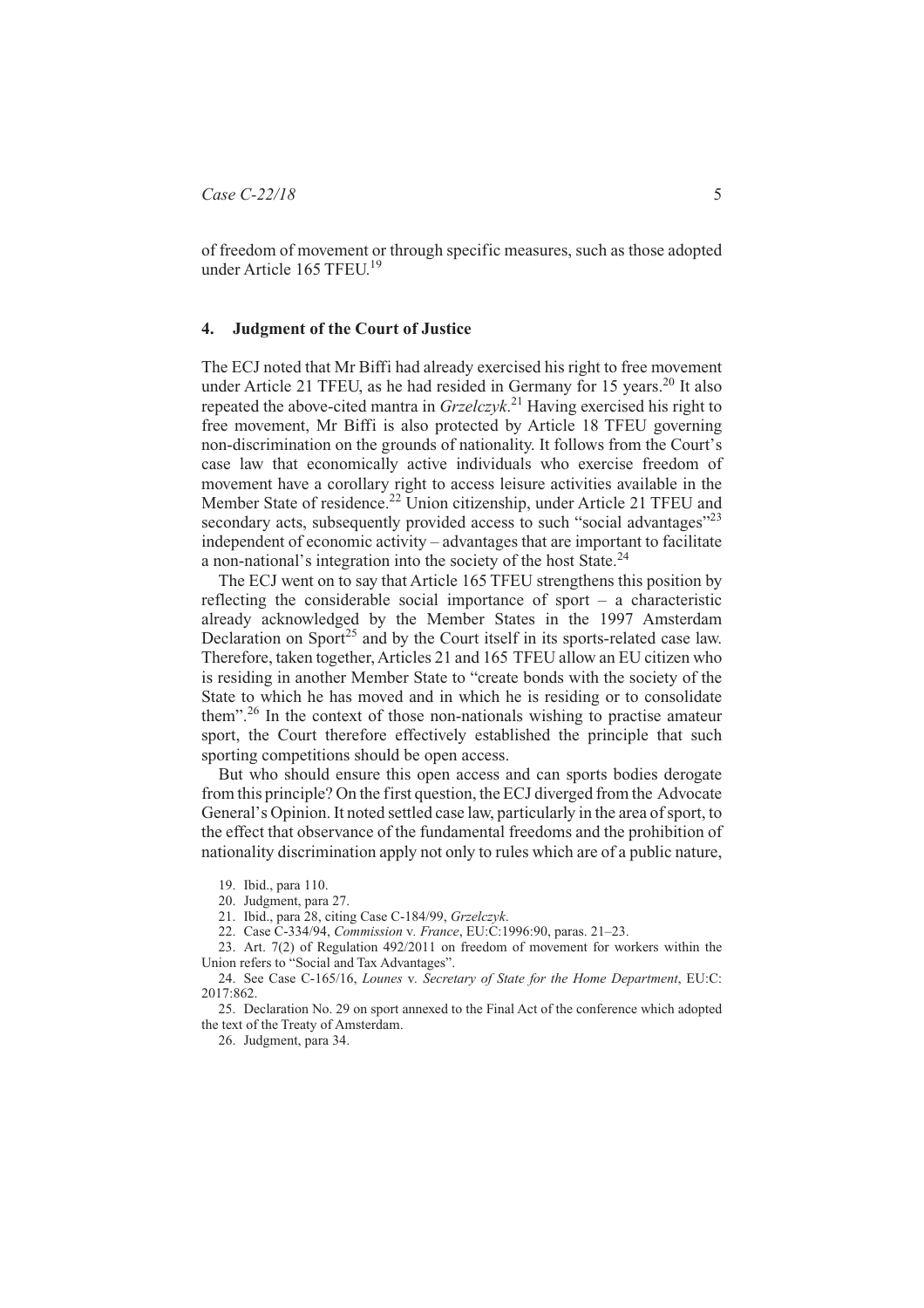but also to rules of a private nature that are aimed at regulating gainful employment and the provision of services in a collective manner as not doing so would compromise the ability to exercise those rights. After restating its case law on the scope of rights based on economic activity, the Court concluded that the rights of non-economically active individuals under Articles 18 and 21 TFEU may similarly be relied on against all private entities that exercise "certain power over individuals" and are able "to impose on them conditions".27The Court went on to examine the compatibility of the rule with these provisions. It found that the difference in treatment between Mr Biffi and a German national meant that Mr Biffi would be less able to integrate at his sports club and, consequently, in his host State. As such, the Court concluded, these rules constitute a restriction on the freedom of movement of EU citizens within the meaning of Article 21 TFEU.<sup>28</sup> The question then turned to the issue of justifications and proportionality.

Whilst the Court reaffirmed that free movement restrictions related to national competitions between national teams can be justified under EU law due to their "particular nature and context", this does not justify excluding non-nationals from the "whole of a sporting activity".<sup>29</sup> In the current case, the German Athletics Association argued that the public expects the national champion of a given State to be a national of that State.<sup>30</sup>This is based not only on the issue of the national champion and highest placed athletes being selected to represent Germany in international competitions, but also on the basis that it is not possible to distinguish between the age categories and to make rules for senior sport different to those applicable within other categories, including within the elite category.

Considering the facts presented, the ECJ rejected both arguments. On the question of selecting the national team, the Court found that the contested rules meant that in the senior category, non-Germans could in fact represent Germany. It transpired that it was only in the elite category that the German AthleticsAssociation selects the best national athletes in order to participate in international championships. $31$  Had the rules been applied consistently between the two categories, one would have to conclude that the national team justification would have been accepted. Naturally, this was also the downfall for the second justification relied upon, namely the need to adopt the same rules for all age categories.As with the first justification, it was clear that there

27. Ibid., paras. 37–40.

28. Ibid., para 47.

29. Ibid., para 49, citing Case C-415/93, *Bosman*, paras. 76 and 127. However, as the Court points out, even for national competitions such restrictions must remain limited to their proper objectives.

30. Judgement, para 51.

31. Ibid., para 56.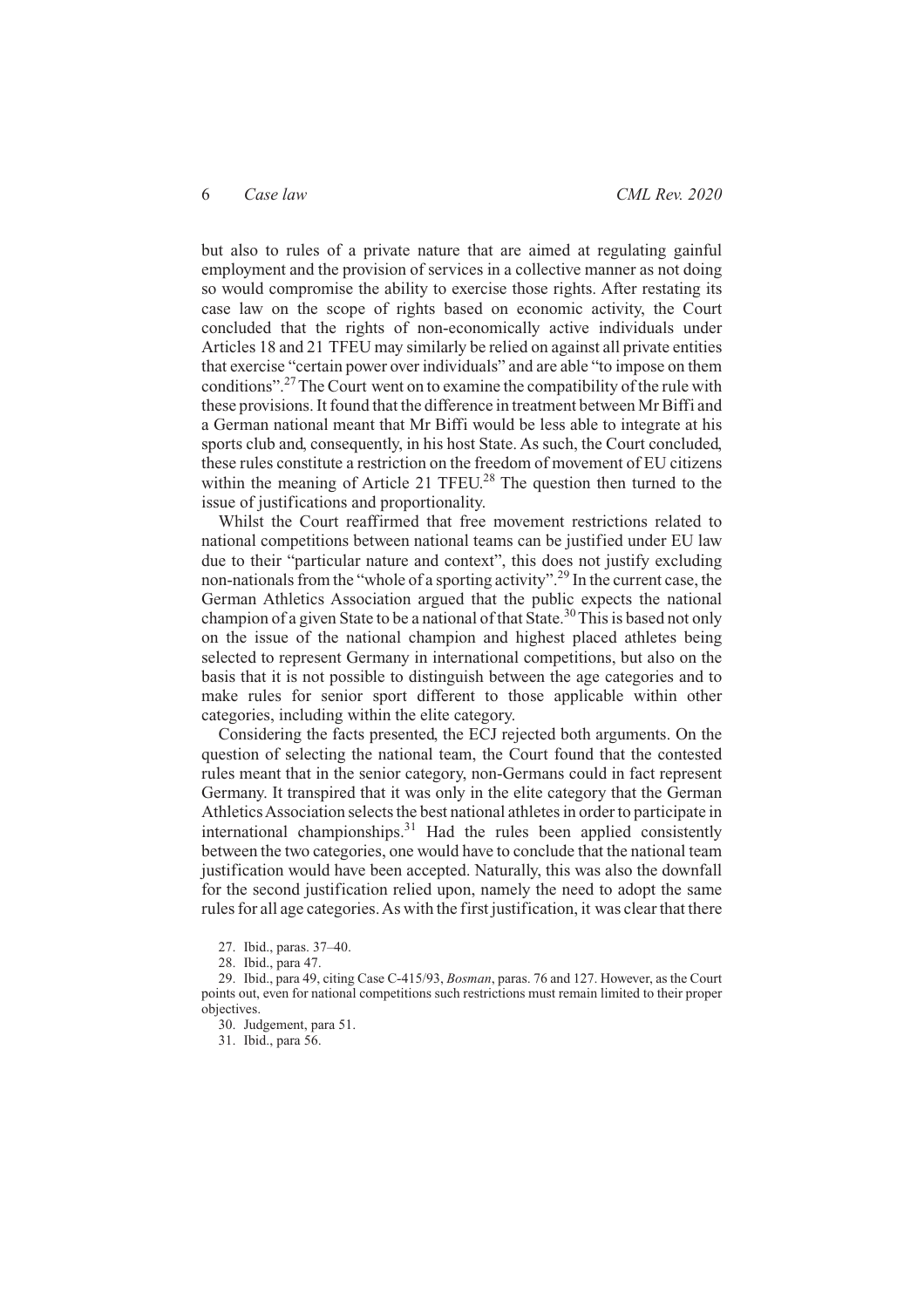was no such consistency in the rule's application.<sup>32</sup> Thus, the Court found that the measure in question could not be justified.

The Court acknowledged that in sports with eliminatory heats, such as athletics, the presence of non-nationals is capable of preventing a national from winning the championship and of hindering the designation of the best nationals.33 In such circumstances, it might be legitimate to limit the participation of non-nationals, assuming there is no mechanism for the participation of the non-national, such as participation in the early heats and/or participating without classification. Should such a mechanism be available, the total exclusion of that non-national would, according to the Court, fail the proportionality test.<sup>34</sup>

Setting aside the specific circumstances presented in the case, the judgment is clear authority for the proposition that Articles 18, 21 and 165 TFEU preclude rules of a national sports association that restrict participation of non-nationals in national sports championships unless those rules are justified by objective considerations which are proportionate to the legitimate objective pursued.

### **5. Comments**

In *TopFit* the Court continues the expansion of the scope of EU law. Union citizenship, the principle of non-discrimination and even the concept of access to integration, as opposed to market access, are familiar elements of this development. However, the particular circumstances in sports – a key integration factor almost entirely governed by private actors – warranted consideration and ultimately the expansion of the application of EU law to a sphere that is both private and non-economic. While the special role of sports in society allowed it to serve, yet again, as the arena for a general expansion of the scope of EU law, the decision is also very particular to sports, which occupies a special role in EU law and policy.

# 5.1. *The scope of Union citizenship*

*TopFit* is unusual, although not entirely unique, due to the classification of the complainant as an amateur. Following *Walrave and Koch*, it has been widely understood that amateur sport falls outside the scope of EU law due to the absence of economic activity  $-$  the key trigger for the defence of free

<sup>32.</sup> Ibid., para 57.

<sup>33.</sup> Ibid., para 61.

<sup>34.</sup> Ibid., para 66.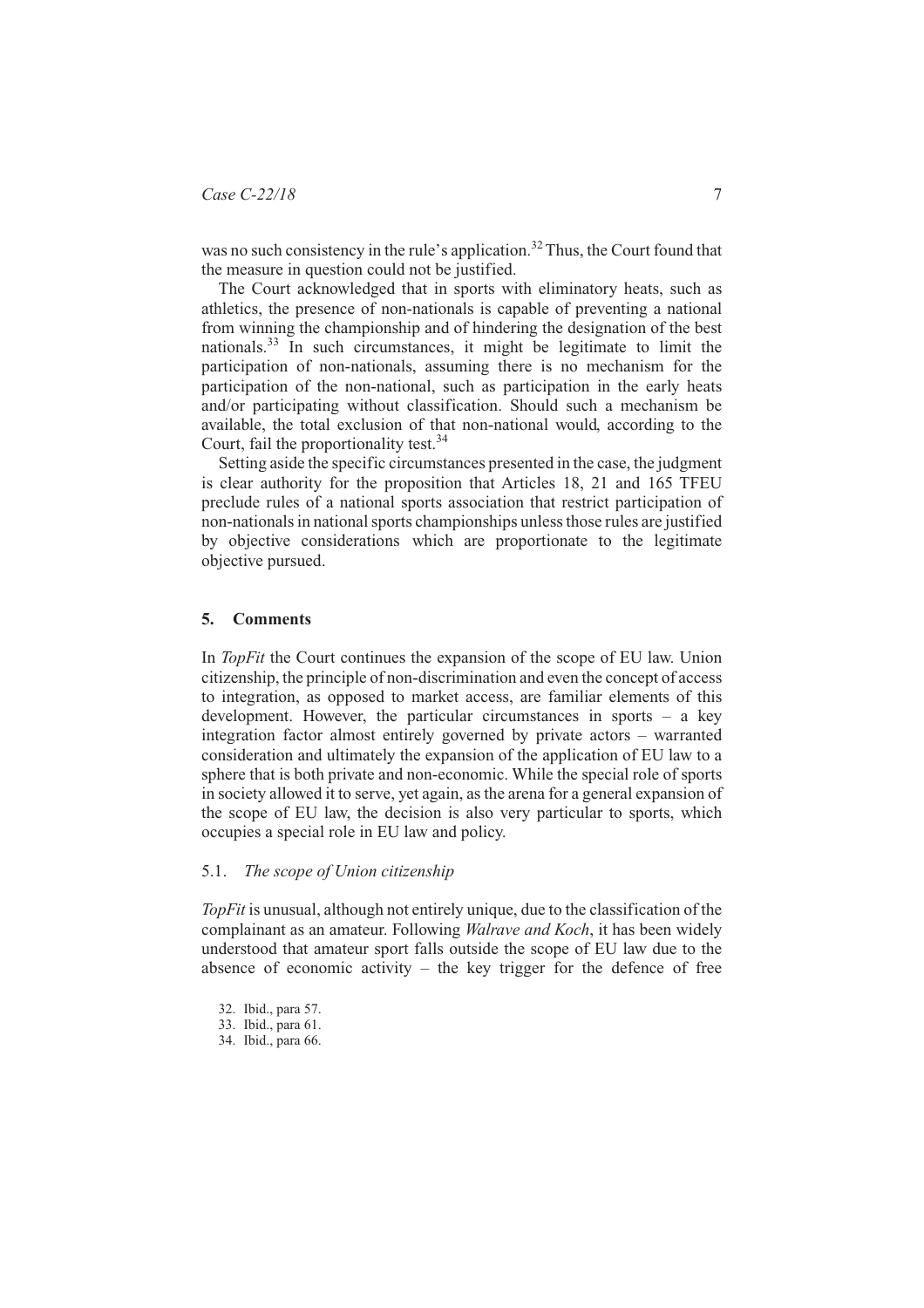movement rights.<sup>35</sup> In *Deliège,* an amateur judoka challenged selection rules in her sport on the basis that they frustrated her provision of services.<sup>36</sup> Ms Deliège asserted, and the Court accepted, that economic activity was present due to various grants and sponsorship agreements she had concluded.<sup>37</sup> Therefore, in *Deliège*, the direct connection between the defence of EU rights and the requirement to be carrying out direct economic activity was somewhat eroded but essentially the link remains, albeit more indirectly.<sup>38</sup>

Like previous sports-related cases brought before the ECJ, the unique conditions in sport caused the Court in *TopFit* to reconsider fundamental questions regarding the scope and application of Union law. A first, and in some regards most fundamental question addressed in *TopFit*, is whether the rights of Union citizens give rise to legal obligations for private actors such as the German Athletics Association.<sup>39</sup> The brevity of the Court's reasoning suggests that a positive reply to that question is obvious,  $40$  despite the Advocate General's advice to the contrary.<sup>41</sup> It is established case law that Treaty articles are capable of directly giving rise to legal obligations for private actors that exercise State-like quasi-legislative powers, such as sports governing bodies<sup>42</sup> and trade unions.<sup>43</sup> In retrospect, it turns out that we – albeit understandably – took the ECJ's repeated claim that "sport is subject to Community law only in so far as it constitutes an economic activity"<sup>44</sup> too seriously and too literally.<sup>45</sup>

However, *TopFit* does not address the seemingly important difference between Articles 18 and 21 TFEU and Treaty Articles previously recognized as having horizontal direct effect: the latter pertain to "economic activity" and, more specifically, guarantee the fundamental freedoms that serve as the basis of the internal market.<sup>46</sup> This begs the question to what extent arguments

35. Case C-36/74, *Walrave and Koch*, para 4.

36. It should be pointed out that Ms Deliège contested her amateur classification. See Joined Cases C-51/96 & 191/97, *Deliège*, para 6.

37. Ibid., para 51.

38. This helps explain why the A.G.'s assessment included Art. 49 TFEU.

39. A distinction can and should be made between two types of horizontal direct effect: the ability to invoke provisions of Union law against private entities that exercise quasi-legislative powers ("quasi-horizontal" direct effect) and against all private entities ("full" horizontal direct effect). The judgment in *TopFit* concerns and supports only the former.

40. Only two rather short paragraphs of the judgment, paras. 38 and 39, serve as a bridge between existing case law on the horizontal direct effect of economic fundamental freedoms. 41. Opinion, paras. 99–101.

42. Case C-36/74, *Walrave and Koch*, paras. 17–21.

43. Case C-438/05, *International Transport Workers' Federation and Finnish Seamen's Union* v. *Viking Line ABP and OÜ Viking Line Eesti*, EU:C:2007:772, paras. 34–37.

44. Case C-415/93, *Bosman*, para 73.

45. See e.g. Opinion, para 106, and Weatherill, op. cit. *supra* note 4, pp. 74–75.

46. Arts. 45, 49 and 56 TFEU.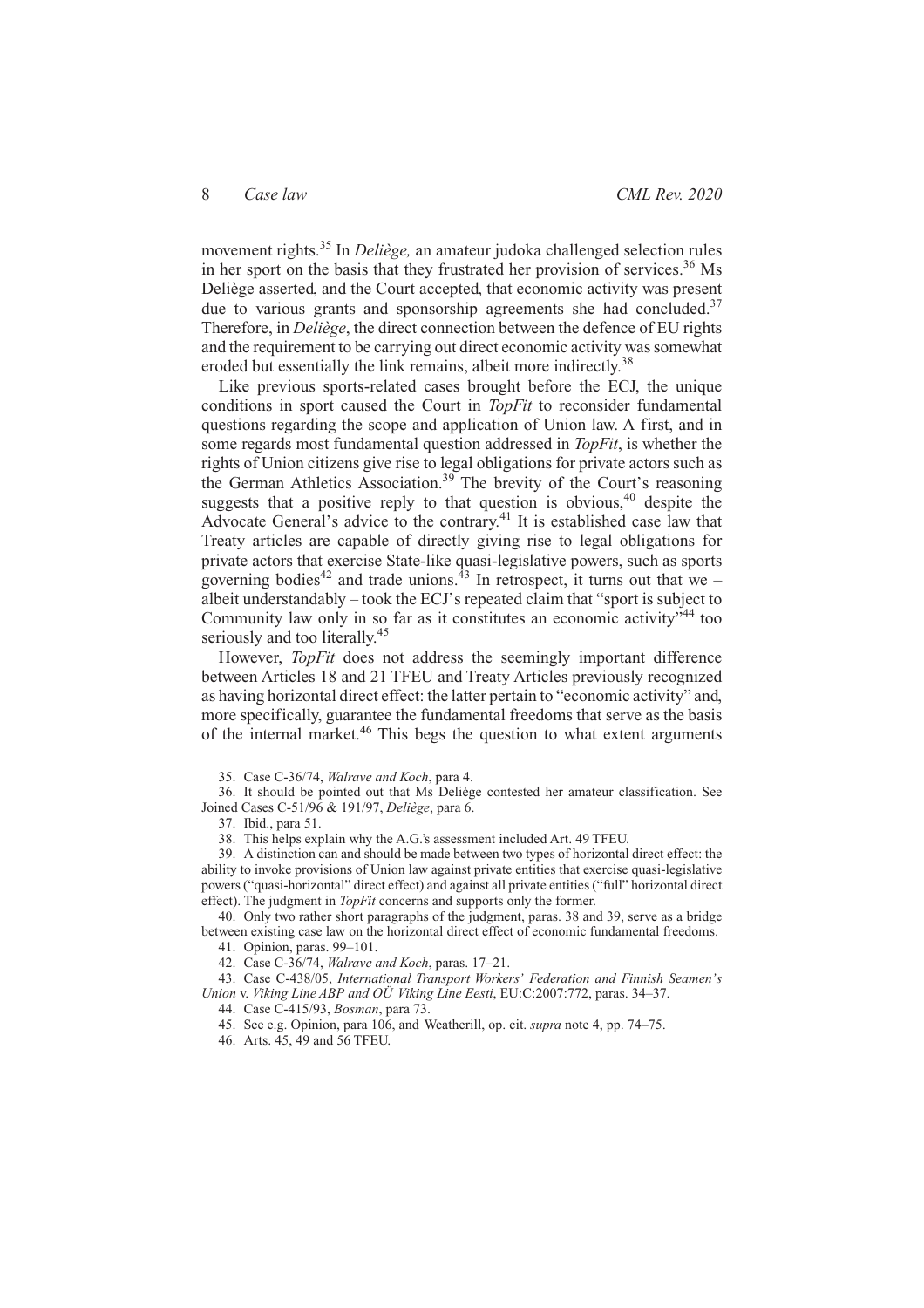previously used to support horizontal direct effect for internal market rights are applicable in a non-economic context.

The Court's findings of horizontal direct effect have been based on the idea of actor equivalence: private measures that serve the same function or have the same effects as State measures ought to be subject to the Treaties to the same extent.<sup>47</sup> While this appears sensible, it requires further "unpacking" and a closer examination reveals two, at least partially distinct arguments, for horizontal direct effect.<sup>48</sup> The first argument focuses on the uniform application of Union law between Member States: if some Member States regulate a particular matter and others leave it to private actors to provide the regulation, the uniformity of Union law would be severely weakened if the Treaties applied only to the former and not to the latter.<sup>49</sup> While the uniformity argument as such makes intuitive sense, the ECJ sensibly did not raise it in support of its conclusion in *TopFit*; unlike in the case with for example minimum wages<sup>50</sup> there is no clear risk of inequitable application of Union law between Member States with regard to appointing amateur champions.

In *TopFit*, the Court instead relied on the effectiveness argument: the Union's objectives and correlating individual rights would be adversely affected if powerful private "collective regulators" are not bound by the Treaties.51 The effectiveness argument makes good sense. It would be untenable if Member States were able to circumvent their obligations under Union law by actively or passively delegating regulatory functions to private entities. However, effectiveness is not an end in and of itself,  $52$  and it is not always easy to distinguish between "collective regulation" and "true" arrings and the actors.<sup>53</sup> Simply put, how do we know if a private measure has such qualities that it is comparable to a State measure?

The Court's focus on collective regulation<sup>54</sup> has held off the adoption of "full" horizontal direct effect.<sup>55</sup> However, with *TopFit* the Court ventures into

47. Barnard, *The Substantive Law of the EU,* 5th ed. (OUP, 2016), p. 233.

48. Van den Bogaert, "Horizontality: The Court attacks?" in Barnard and Scott (Eds.), *The Law of the Single European Market: Unpacking the Premises* (Hart Publishing, 2002), pp. 123–152, at p. 125.

49. See e.g. Case C-36/74 *Walrave and Koch*, para 19, and Case C-438/05, *Viking Line*, para 34.

50. Case C-341/05, *Laval un Partneri Ltd* v*. Svenska Byggnadsarbetareförbundet, Svenska Byggnadsarbetareförbundets avdelning 1, Byggettan and Svenska Elektrikerförbundet*, EU:C:2007:809

51. Judgment, paras. 38–40.

52. Van den Bogaert, op. cit. *supra* note 48, 136.

53. See e.g. Case C-159/00, *Sapod Audic* v. *Eco-Emballages SA*, EU:C:2002:343, para 74. 54. As seen in the case law referenced in judgment, paras. 38–40.

55. The only major exceptions being Case C-43/75, *Defrenne* v. *Sabena*, EU:C:2008:425, and Case C-281/98, *Angonese* v. *Cassa di Risparmio di Bolzano SpA*, EU:C:2000:296.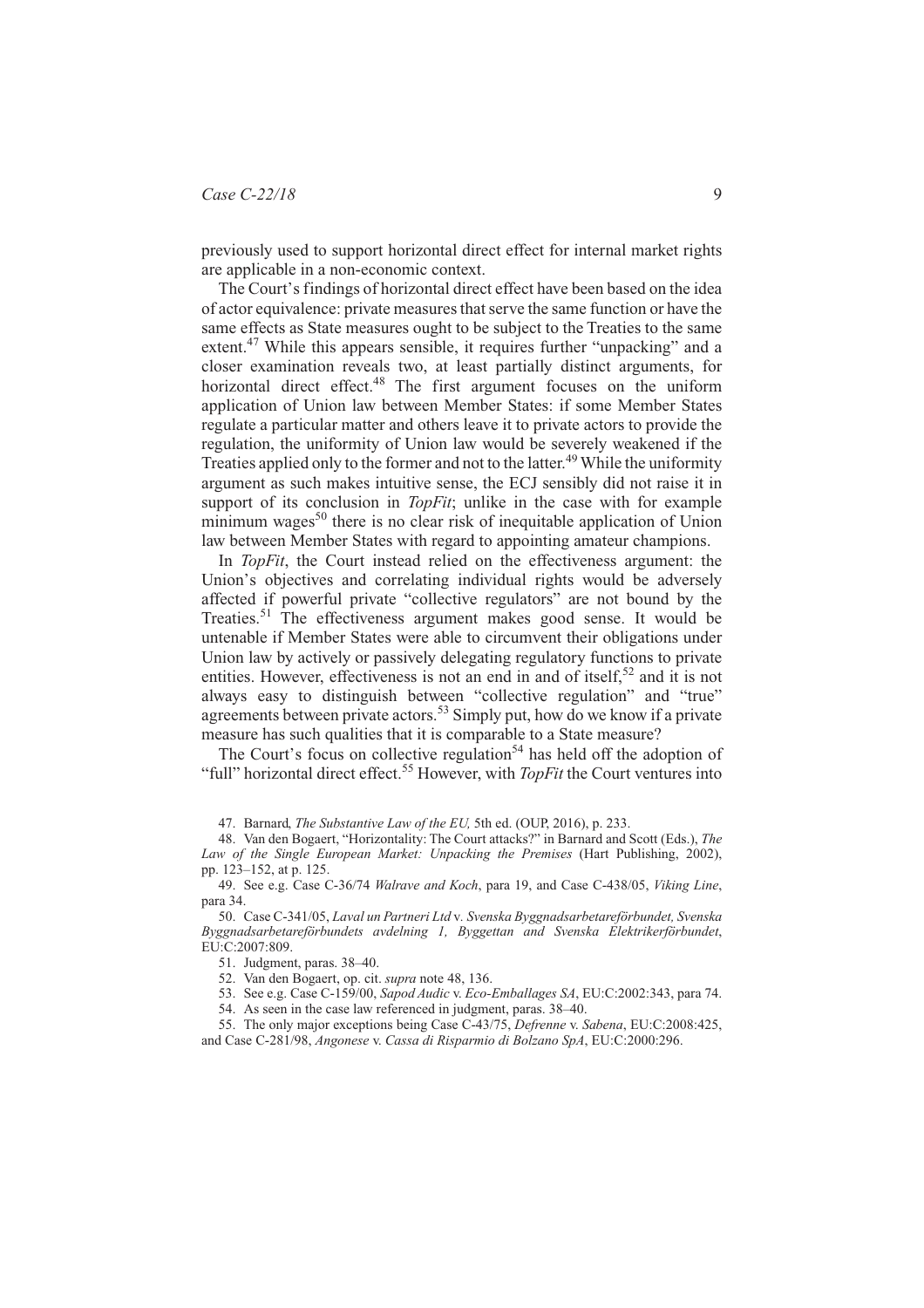unfamiliar territory.The market access model assists the determination in hard cases regarding free movement connected to the internal market: the private actor's capacity of hindering access to the relevant market helps determine whether the Treaties apply to the actor.<sup>56</sup> However, this approach offers little or no support in situations like *TopFit* concerning access to integration rather than access to a market,  $57$  and the decision offers little guidance on this matter. For example, do political parties, the Scouting Movement and religious organizations play such a role in societal integration that they belong to the class of actors that have obligations under the Treaties? Although *TopFit* focuses specifically on sport and its specific role under EU law, the ECJ's reasoning on horizontal direct effect does not indicate that other types of groups and organizations are necessarily exempt. We foresee the need for the Court to clarify this matter.

# 5.2. *The expanding scope of application of the Treaties*

The decision to give Article 21 TFEU horizontal direct effect calls for a re-examination of previous ECJ case law. Although the Treaties have always contained a prohibition against discrimination on grounds of nationality, it only applies in situations that fall within the "scope of application of the Treaties",<sup>58</sup> and the ECJ has recognized and developed alternative tests to determine whether a situation falls within the Treaties' scope.<sup>59</sup> Previous sports-related free movement cases before the ECJ have rested on the presence of an economic activity that places the situation within the scope of the internal market, and, as such, protection against discrimination as part of the right to free movement. Such cases have therefore involved a determination of whether the athletes in question were professional or semi-professional.<sup>60</sup> By allowing athletes to invoke the fundamental right against discrimination on grounds of nationality through Article 21 this question is largely irrelevant after *TopFit*. For example, even if they were not "economically active", Bruno Walrave and Longinus Koch could today invoke Article 21 to challenge the pacemaker nationality rules, as could Jean-Marc Bosman with regard to the so-called "3+2 Rule".

56. See e.g. Case C-171/11, *Fra.bo SpA* v. *Deutsche Vereinigung des Gas- und Wasserfaches eV (DVGW) — Technisch-Wissenschaftlicher Verein*, EU:C:2012:453.

57. Judgment, para 33.

58. Art. 18 TFEU. See also Case C-186/87, *Cowan* v. *Trésor public*, EU:C:1989:47, para 17.

59. Derlén and Lindholm, "Three ideas: The scope of EU law protecting against discrimination" in Derlén and Lindholm (Eds.), *Volume in Honor of Pär Hallström* (Iustus, 2012), pp. 77–100.

60. Case C-13/76, *Donà* v. *Mantero*, EU:C:1976:115, para 12; Case C-415/93, *Bosman*, paras. 73–75 and Joined Cases C-51/96 & 191/97, *Deliège*, paras. 43–59.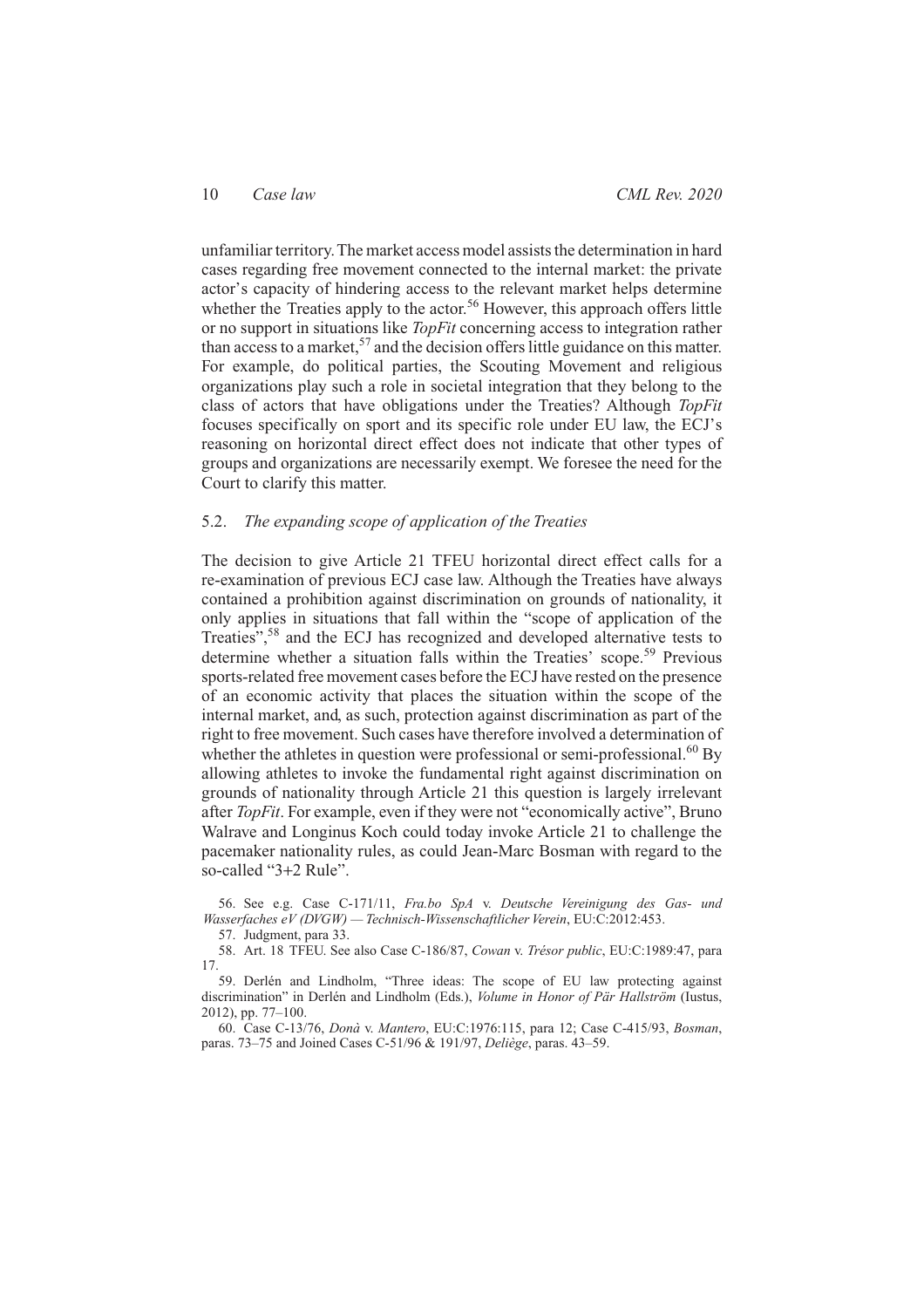# *Case C-22/18* 11

Although in this regard *TopFit* constitutes a clear and important development compared to previous case law, it has been clear for some time that the protection against non-discrimination on grounds of nationality enjoys a particularly strong position under EU law, involving an extraordinarily far-reaching ability to invoke such protection against private entities. Almost two decades ago, the ECJ recognized in *Angonese* that the right to not be (directly) discriminated against on grounds of nationality can be invoked by "economically active" citizens against other private entities, including those not exercising State-like regulatory powers.<sup> $6\overline{1}$ </sup> The protection against discrimination under EU law has been significantly strengthened through the adoption of legislative  $\arccos 62$  and the EU Charter.<sup>63</sup> These measures paved way for the ECJ to recognize the prohibition of discrimination on other grounds as a general principle that employees may invoke directly against employers.<sup>64</sup> With this development in mind, the fundamental right to non-discrimination was, in retrospect, a likely subject for an expansion of the horizontal direct effect of EU law.<sup>65</sup>

However, there is nothing in *TopFit* that suggests that the negative obligations of sports governing bodies and other similarly powerful private actors are limited to direct discrimination on national grounds. On the contrary, the Court's finding that these actors are subject to Article 21 TFEU contains no reservations.<sup>66</sup> It is clear from ECJ case law that Article 21 has a broad scope and captures any unequal treatment "that is liable to affect the freedom of nationals of other Member States to move within the European

61. Case C-281/98, *Angonese*, para 36, confirmed in Case C-94/07, *Raccanelli* v. *Max-Planck-Gesellschaft zur Förderung der Wissenschaften eV.*, EU:C:2008:425, para 45.

62. E.g. Council Directive 2000/78/EC of 27 Nov. 2000 establishing a general framework for equal treatment in employment and occupation, O.J. 2000, L 303/16–22, granting stronger protection of economically active non-movers.

63. In particular, Art. 21 contains a general protection against discrimination on various grounds.

64. See e.g. Case C-144/04, *Mangold* v. *Helm*, EU:C:2005:709; Case C-555/07, *Kucucdevici* v. *Swedex GmbH & Co. KG.*, EU:C:2010:21; Case C-441/14, *Dansk Industri (DI), acting on behalf of Ajos A/S* v. *Estate of Rasmussen*, EU:C:2016:278; Case C-414/16, *Egenberger* v. *Evangelisches Werk für Diakonie und Entwicklung e.V.*, EU:C:2018:257; Joined Cases C-569 & 570/16, *Stadt Wuppertal* v. *Bauer* and *Willmeroth* v. *Broßonn*, EU:C:2018:871; and Case C-68/17, *IR* v. *JQ*, EU:C:2018:696.

65. In this context it can be noted that ECJ case law on the horizontal application of the fundamental right against non-discrimination after *TopFit* leaves out one group of EU citizens, i.e. non-economically active citizens seeking to invoke the fundamental right against a private entity that lacks State-like regulatory powers. It remains to be seen if the Court will subsequently extend its protection to this group.

66. Judgment, para 40.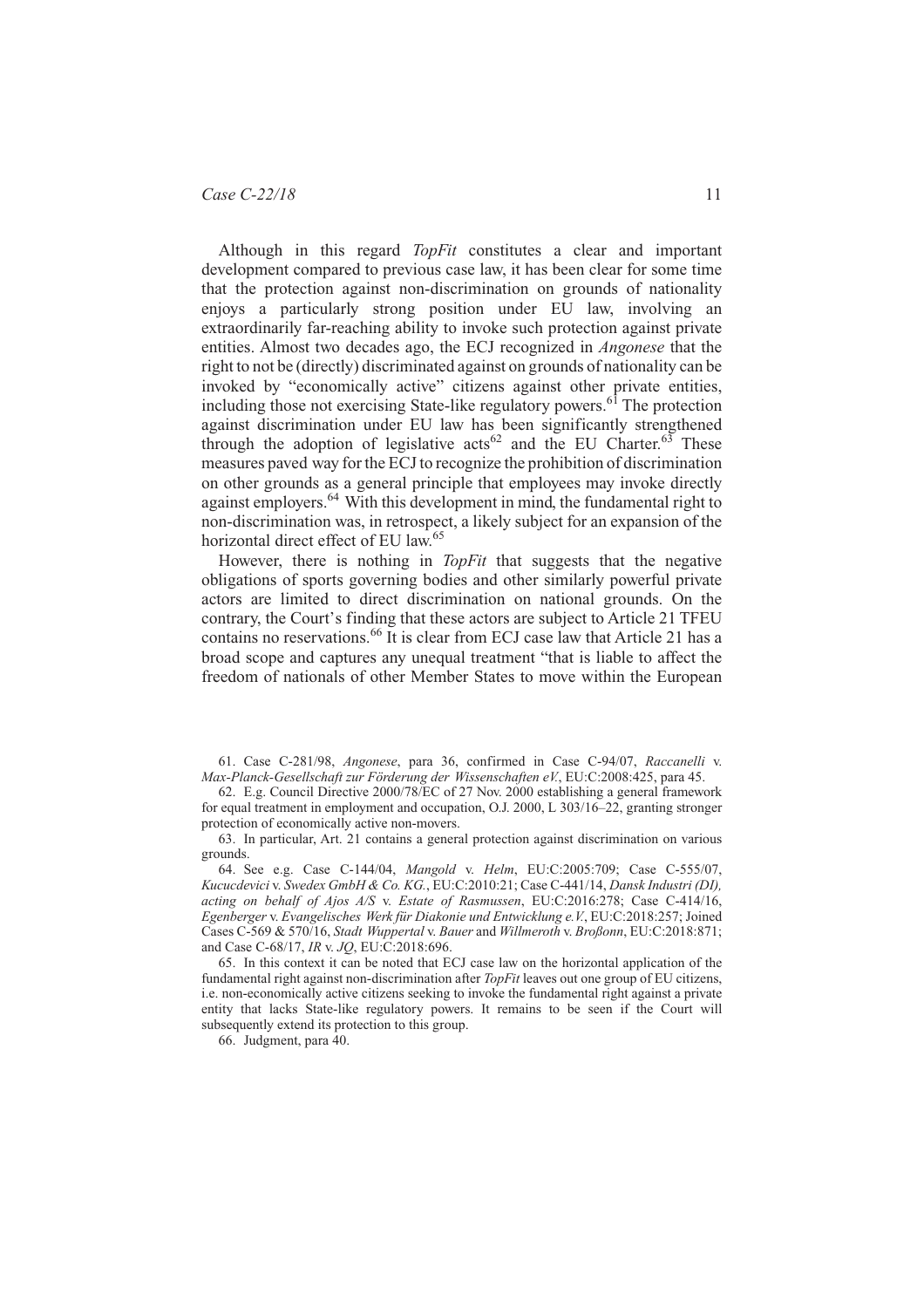Union".<sup>67</sup> Moreover, in *TopFit* the ECJ explicitly declared that horizontal direct effect extends to all measures that "adversely affect the exercise of the fundamental freedoms",<sup>68</sup> a phrase that in the Court's language includes all types of obstacles, including those that are non-discriminatory. Finally, the Court examined the measure in question using a broad market-access-like standard rather than a strict direct discrimination standard.<sup>69</sup> In *TopFit*, the ECJ generously connects the exercise of free movement, interest in amateur sports, integration at a particular club, and integration in society more generally, thereby indicating that Union citizens can invoke Article 21 TFEU to challenge any private measure that makes it less attractive for them to exercise their free movement rights, and this includes non-discriminatory obstacles. Thus, private actors who may be subject to Article 21 TFEU should not feel secure that they are in compliance with the requirements of EU law just because they do not engage in direct discrimination on the grounds of nationality.

### 5.3. *The relationship between EU law and sports*

#### 5.3.1. *The demise of the sporting exception*

In *Walrave and Koch*, a case concerning alleged nationality discrimination in motor-paced cycling, the Court declared that sport was subject to EU law "only in so far as it constitutes an economic activity", and that the prohibition on nationality discrimination "does not affect the composition of sport teams, in particular national teams, the formation of which is a question of purely sporting interest and as such has nothing to do with economic activity". Taken together, paragraphs 4 and 8 have been interpreted as giving rise to the so-called "sporting exception" in European law.<sup>71</sup> In *Bosman*, the scope of the sporting exception was narrowed by the ECJ, as it rejected pleas based on the sporting exception to exclude from the reach of the Treaty the system of demanding payment for a player who had reached the end of his contract and the use of nationality quotas in European club football.72 In *Bosman*, the Court did, however, recognize as legitimate the pursuit of certain sporting objectives that could be used to justify restrictions on freedom of movement for workers. These included "the aims of maintaining a balance between clubs by

67. See e.g. Case C-182/15, *Petruhhin*, EU:C:2016:630, paras. 32–33; Case C-247/17, *Raugevicius*, EU:C:2018:898, paras. 28–30; Case C-191/16, *Pisciotti* v. *Germany*, EU:C: 2018:222, para 45.

- 69. Ibid., paras. 44–47.
- 70. Case C-36/74, *Walrave and Koch*, paras. 4 and 8.
- 71. For comprehensive treatment see Parrish and Miettinen, op. cit. *supra* note 4.
- 72. Case C-415/93, *Bosman*.

<sup>68.</sup> Judgment, para 39.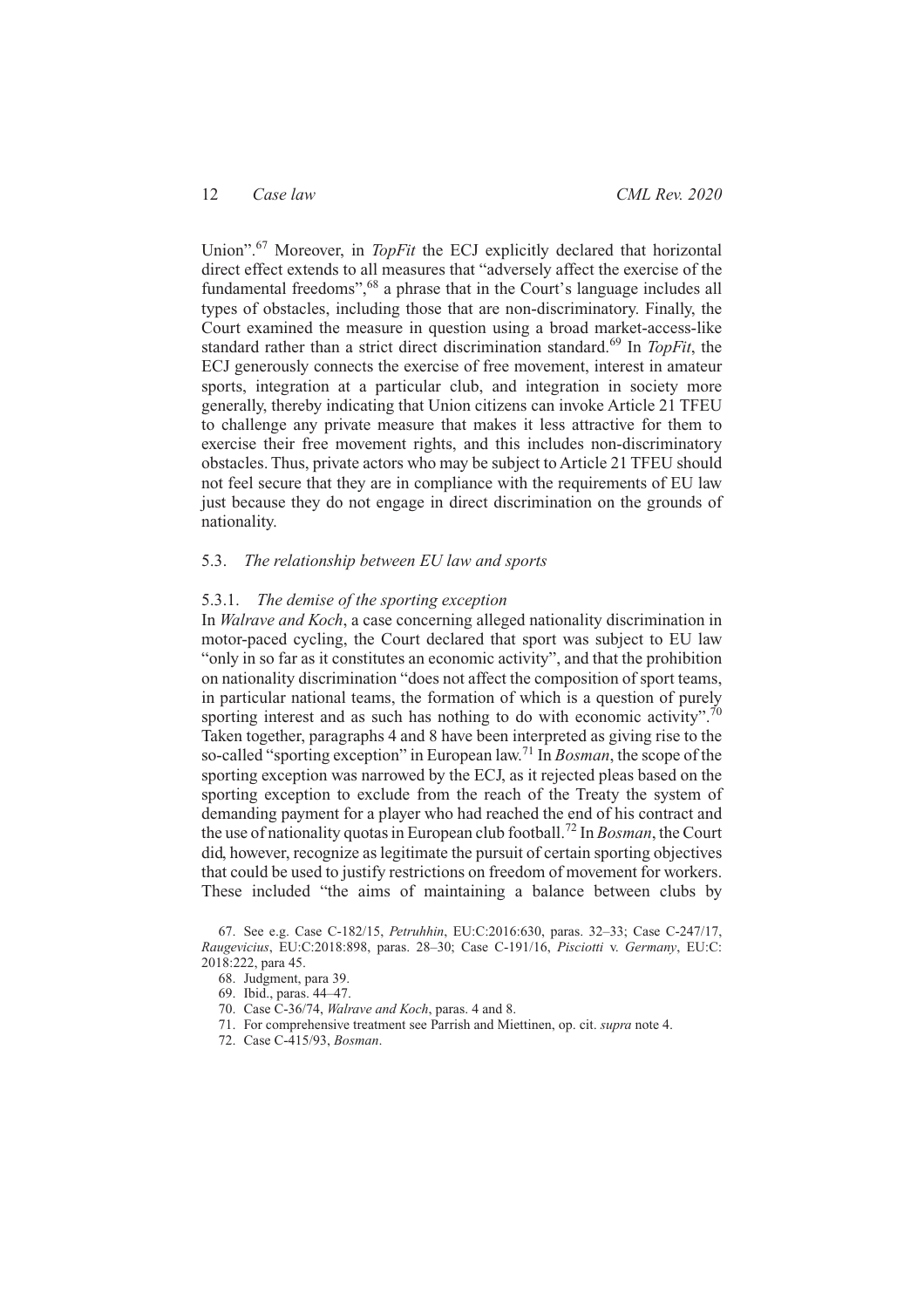# *Case C-22/18* 13

preserving a certain degree of equality and uncertainty as to results and of encouraging the recruitment and training of young players".<sup>73</sup>

In *Meca-Medina*, the Court severely curtailed the reach of the sporting exception by finding that "the mere fact that a rule is purely sporting in nature does not have the effect of removing from the scope of the Treaty the person engaging in the activity governed by that rule or the body which has laid it down".<sup>74</sup> The Court did, nevertheless, recognize that some rules are "inherent in the organization and proper conduct of competitive sport".75 Although the Court, in this case, was referring to how doping rules are inherent in the pursuit of clean sport, it has not been foreclosed that certain nationality restrictions in sport could fall within this category. Since *Meca-Medina*, European sport has had to adjust to a new legal reality in which purely sporting rules are no longer removed from the scope of the Treaty. *Meca-Medina* therefore fatally damaged paragraph 8 of *Walrave and Koch* and in doing so castrated half of the so-called sporting exception in EU law. The other half, the paragraph 4 reference to economic activity, has survived – until now. In his Opinion, Advocate General Tanchev referred to paragraph 4 of *Walrave and Koch* as containing the "cardinal rule" that sport is only subject to EU law whenever practised as an economic activity, and that the sports sector "organized their affairs" on this basis and took comfort from that cardinal rule being repeated in all sports-related cases since.<sup>76</sup> The development of citizenship rights, which are not dependent on the exercise of economic activity, has placed a strain on the cardinal rule.

#### 5.3.2. *EU sports policy comes of age*

The EU's sports policy is, to a large extent, a creature of arguably the most prominent EU sports law case – *Bosman*. Since then, through a series of Commission and Parliament reports and studies, the EU has sought, amongst other things, to promote a wider understanding of the specificity of sport and outline the social significance of sport.77 However, without a constitutional footing in the Treaty, such activity was limited and EU action in sport continued to be guided by the ECJ case law and the decisional practice of the Commission.

The adoption of Article 165 TFEU was a potential turning point, as the Treaty now made explicit reference to the "specific nature of sport" and "its

- 75. Ibid., para 45.
- 76. Opinion, para 106.

77. For a discussion on the development of EU sports policy see Parrish, "Sources and origins of EU sports policy" in Anderson et al., *Research Handbook on EU Sports Law and Policy* (Edward Elgar, 2018).

<sup>73.</sup> Ibid., para 106.

<sup>74.</sup> Case C-519/04 P, *Meca-Medina*, para 27.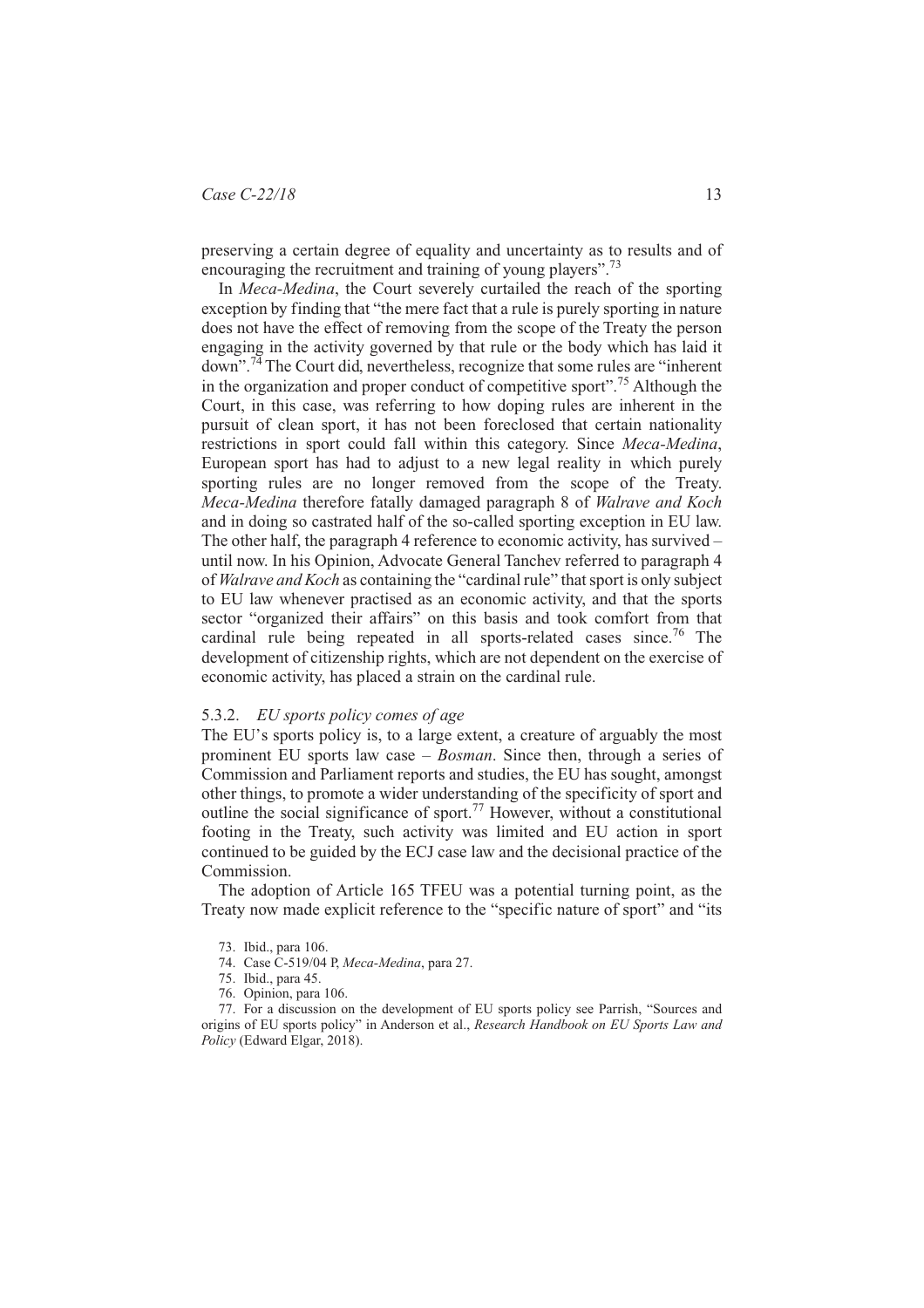social and educational function". However, for these statements to have practical meaning within the world of sport required both a maturation of EU sports policy and its judicial recognition. With *TopFit*, EU sports policy has finally come of age. *TopFit* represents its judicial recognition (a form of positive integration) and a juridification of the social dimension of sport in which essentially private areas of activity, such as the organization of amateur sport, have become subject to public or judicial scrutiny (a form of negative integration).<sup>78</sup> These points are amplified by a brief assessment of EU engagement in this area. The EU has long stressed the social, as well as the economic, importance of sport. In *Bosman*, the Court stressed "the considerable social importance of sporting activities" in the EU.<sup>79</sup> Shortly afterwards, the 1997 Amsterdam Declaration on Sport emphasized "the social significance of sport, in particular its role in forging identity and bringing people together … In this connection, special consideration should be given to the particular characteristics of amateur sport".<sup>80</sup> Advocate General Tanchev dismissed this statement as "merely" recognizing the social importance of sport and lacking "binding legal force".<sup>81</sup>

The 2000 Nice Declaration stressed the "specific characteristics of sport and its social function in Europe, of which account should be taken in implementing common policies" and the importance of sport for integration and involvement in social life.<sup>82</sup> In both the 2007 White Paper on Sport and the 2011 Communication on Sport, the Commission dedicated chapters to the "Societal role of sport" in which it once again stressed the value of sport for "social inclusion, integration and equal opportunities".<sup>83</sup> The White Paper stated that "[s]port makes an important contribution to economic and social cohesion and more integrated societies" and that "[a]ll residents should have access to sport",<sup>84</sup> and went on to state that "membership of sports clubs and participation in competitions are relevant factors to promote the integration of residents into the society of the host country" and that Member States *and*

80. Declaration 29 to the Treaty of Amsterdam.

81. Opinion, para 108.

82. Nice European Council: Conclusion of the Presidency, "Declaration on the specific characteristics of sport and its social function, of which account should be taken in implementing common policies", 7–10 Dec. 2000.

83. Commission Communication cited *supra* note 1, Ch. 2, and Commission Communication, "Developing the European dimension in sport", COM(2011)12 final, Ch. 2.

84. Commission Communication, cited *supra* note 1, section 2.5. In the view of A.G. Tanchev, the White Paper was "light on detail and deferential to the role of governing bodies in sport", Opinion para 108.

<sup>78.</sup> For a discussion of juridification in the context of sport see Foster, "Developments in sporting law" in Allison (Ed.), *The Changing Politics of Sport* (Manchester University Press, 1993) and Gardiner et al. (Eds.), *Sports Law* (Routledge, 2012), pp. 73–77.

<sup>79.</sup> Case C-415/93, *Bosman*, para 106.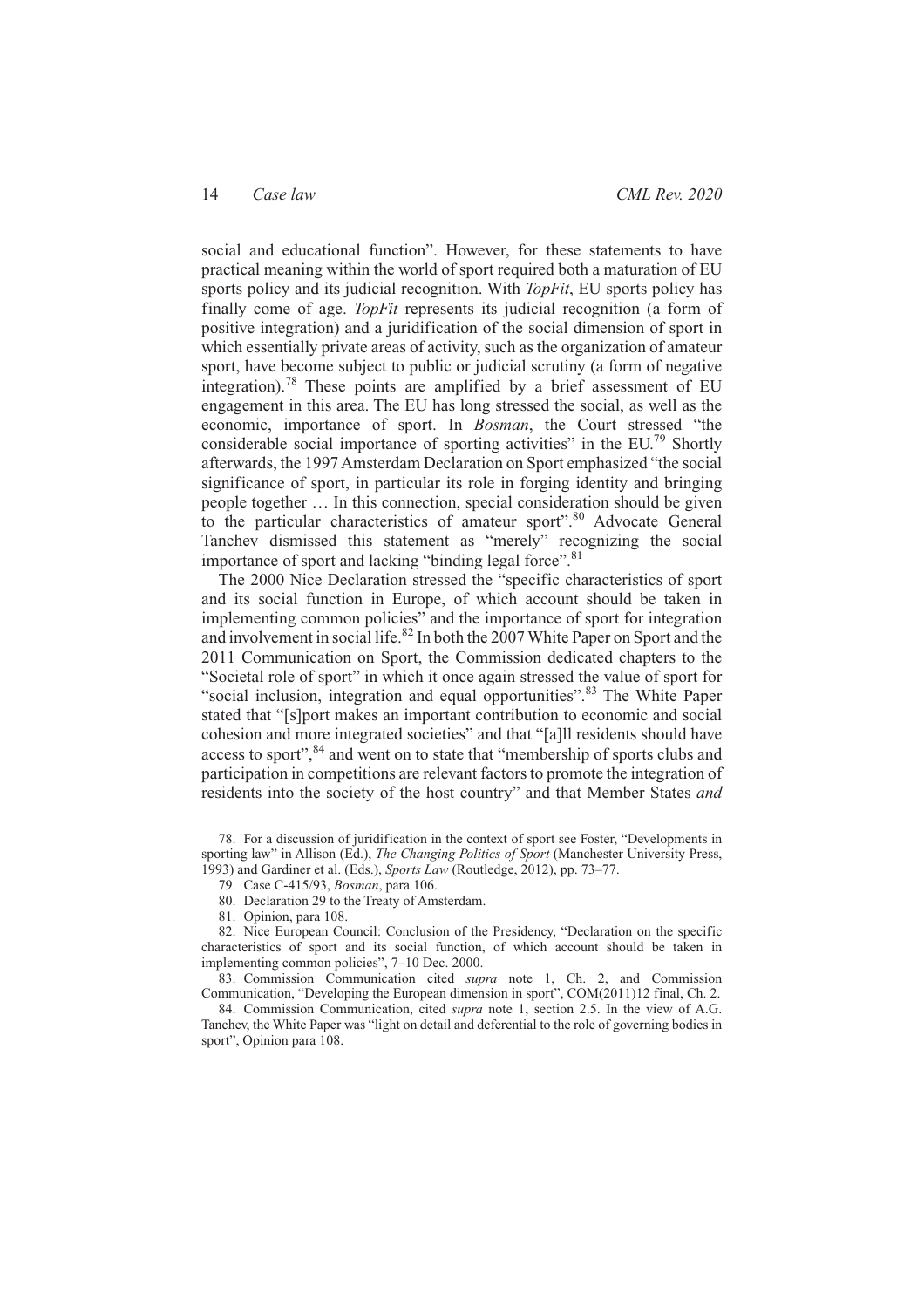sports organizations should "address discrimination based on nationality in all sports".<sup>85</sup> In the accompanying background paper, the Commission forthrightly stated that "[a]mateur sport must not remain outside the scope of the fundamental principles of free movement".<sup>86</sup>

The Member States confirmed the importance of sport in society when in 2010 the Council published conclusions on the role of sport as a source of and driver for active social inclusion.<sup>87</sup> In the Conclusions, the Council highlighted that "sport holds an important place in the lives of many EU citizens and plays a strong societal role with a powerful potential for social inclusion in and through sport, meaning that participation in sport or in physical activity in many different ways contributes to inclusion into society".

The Commission has sought to give practical effect to these sentiments. In a complaint regarding nationality restrictions in amateur football in Spain, it expressed concern that a worker's right to be joined by their family in the host country, and the integration of that family into their new surroundings, may be undermined by rules such as those adopted by the Spanish Football Federation prohibiting the issuing of amateur licences to non-Spanish nationals.<sup>88</sup> Furthermore, in a response to a question asked by a private party, the Commission argued that:

"following a combined reading of Articles 18, 21 and 165 of the Treaty on the Functioning of the European Union, the general EU principle of prohibition of any discrimination on grounds of nationality applies for all EU citizens who have used their right to free movement. This principle concerns amateur sport as well as professional sport … the Commission considers that the practice of amateur sport constitutes a social advantage …".<sup>89</sup>

Thus, more than a decade before *TopFit*, the Commission was moving in the same direction.

Article 165 TFEU recognizes sport's "social and educational function" whilst stating that EU action is to be directed at "developing the European dimension in sport, by promoting fairness and openness in sporting

87. Council of the European Union, Council conclusions of 18 Nov. 2010 on the role of sport as a source of and a driver for social inclusion, O.J. 2010, C 326/04.

88. Commission Press Release, IP/04/1222.

89. Details of the letter have been published in Engelbrecht, "Discrimination against EU nationals in amateur sports", (2010) *International Sports Law Journal*, 105–106.

<sup>85.</sup> Ibid., section 4.2.

<sup>86.</sup> European Commission, "Commission staff working document – The EU and sport: Background and context – Accompanying document to the white paper on sport, COM(2007)391 final", 11 July 2007, section 4.2.1.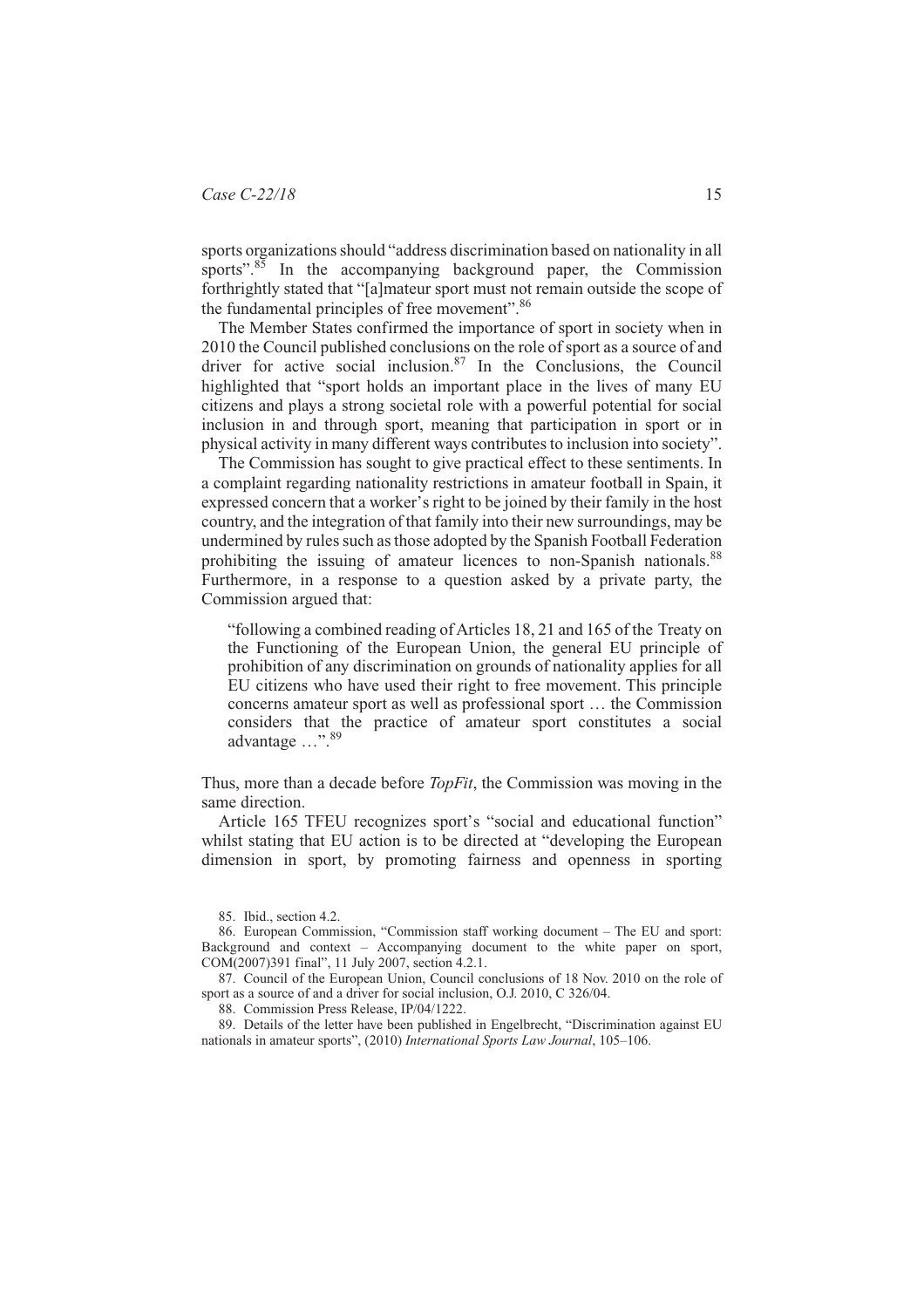competitions". Reference to the "social" function of sport and "openness in sporting competitions" reflects the trajectory of thinking concerning the role of sport in society expressed by the EU institutions described above. It also aligns with some academic thinking that has argued that sport's relationship with the Treaty should extend beyond the confines of the economic aspects of sport.<sup>90</sup> Article 165 has also acted as the legal basis for the adoption of a number of EU Work Plans on Sport that have continued the theme of connecting sport with EU social goals.<sup>91</sup> The  $2017-2020$  Work Plan gives priority to "[s]port in society, particularly social inclusion".<sup>92</sup> *TopFit* absorbs these concerns and in doing so marks the most significant judicial validation of EU sports policy to date.

*TopFit* also adds some clarity on the question of whether Article 165 has horizontal reach into other Treaty provisions. Prior to *TopFit*, this debate had focused on the significance of its reference to the "specific nature of sport". In other words, does Article 165 require or merely invite the Court and Commission to take account of sport's specific nature in the exercise of other Treaty functions. The ECJ's case law did not, until *TopFit*, greatly advance this debate. In its assessment of training compensation schemes in football, the Court, in *Bernard*, found that the existence of Article 165 "corroborated" its finding that the restrictive effects of such schemes can be justified with reference to the proportionate pursuit of legitimate sporting objectives.<sup>93</sup> In *QC Leisure* the Court merely "noted" the existence of Article 165.<sup>94</sup> *TopFit* reveals a more explicit willingness on the part of the Court to read Article 165 horizontally into other Treaty provisions – in this instance Articles 18 and 21,<sup>95</sup> and its existence seems central to why the Court decided to deviate from the orthodoxy of only permitting direct nationality discrimination to be justified with reference to the express Treaty derogations.

90. See e.g. Van den Bogaert, op. cit. *supra* note 4; Study cited *supra* note 2; Parrish, annotation of Case 36/74 *Walrave and Koch*, in Anderson (Ed.), *Landmark Cases and Decisions in Sports Law* (T.M.C. Asser Press, 2012).

91. Resolution of the Council and of the representatives of the governments of the Member States, meeting within the Council, on a European Union work plan for sport for 2011–2014, O.J. 2011, C 162/01; 2014–2017, O.J. 2014, C 183/03, and 2017–2020, doc. 9639/17.

92. Resolution on a European Union work plan for sport for 2017–2020, cited *supra* note 91, at p. 6.

93. Case C-325/08, *Olympique Lyonnais* v*. Olivier Bernard, Newcastle United*, EU:C: 2010:143, para 40.

94. Joined Cases C-403 & 429/08, *Football Association Premier League Ltd and Others* v*. QC Leisure* (Case C-403/08) and *Murphy* v*. Media Protection Services Ltd* (Case C-429/08), EU:C:2011:631, para 101.

95. Judgment, para 34: "It is therefore clear from Article 21(1) TFEU, read in conjunction with Article 165 TFEU".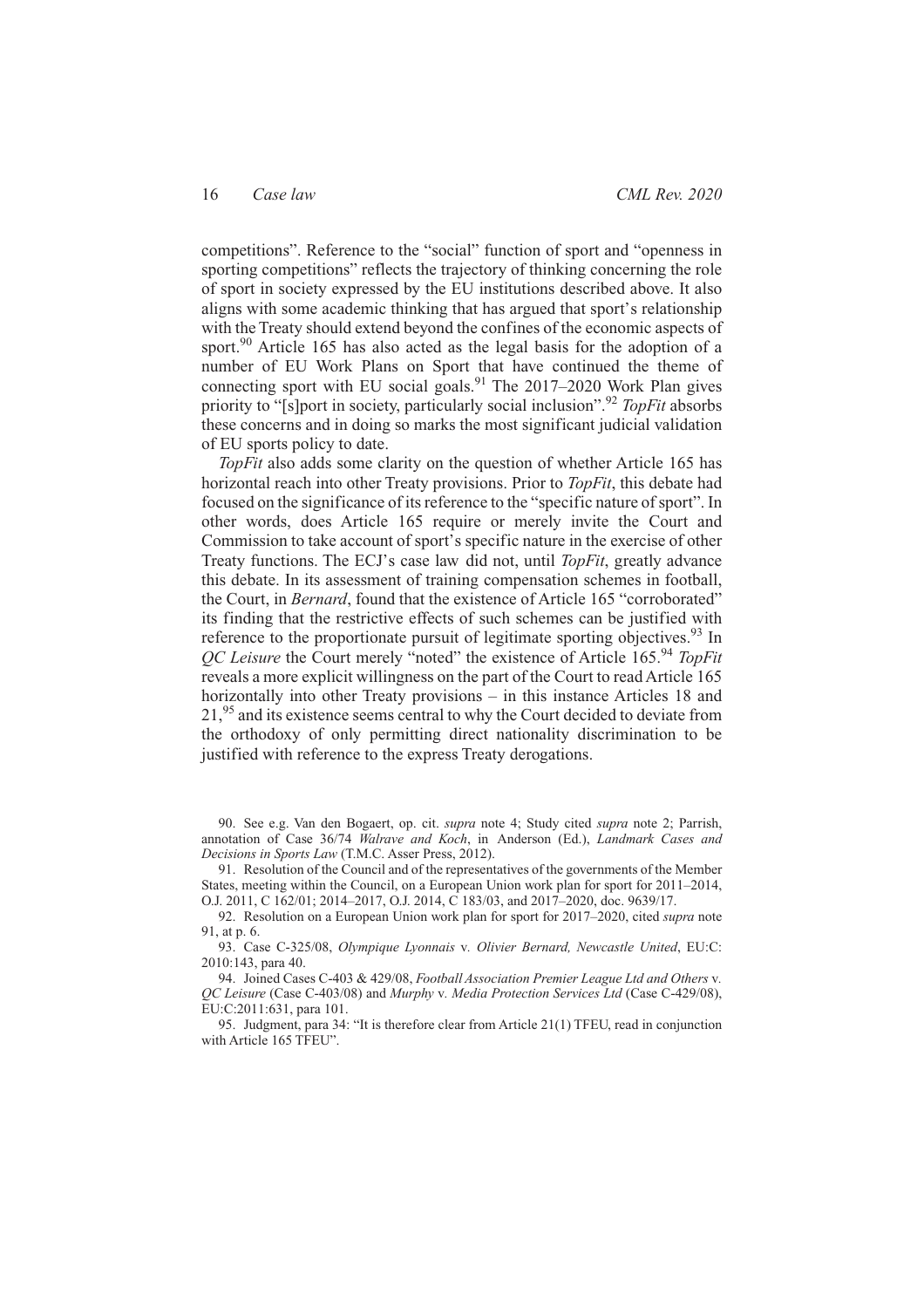# 5.4. *Crafting a new sporting exception: Justifying nationality discrimination*

Through its interpretation of the words "social function" of sport and "openness" in sporting competitions contained in Article 165, *TopFit* opens a new dimension in EU sports law by connecting amateur sporting practices to the Treaty. The juridification of these practices, whilst very significant and no doubt quite baffling to sports bodies should not, however, be considered a "transformative" development, as it merely represents the next logical stage in the teleology of EU sports law and policy described above.<sup>96</sup> In light of the above legal and policy developments, it should have come as no surprise that this was the direction of travel.

Nevertheless, the reference to the word "openness" in *TopFit* does merit attention. Article 165's reference to "openness" always posed a potential threat to sports bodies, particularly if, as in *TopFit*, it was interpreted by the Court to require, in principle at least, open access to sports competitions.  $97$ Genuine open access to sporting competitions would drive a wedge into the European model of sport and its implications are, potentially, far-reaching. For example, within professional sport, one could conceive that "openness" could be cited by professional clubs wanting to relocate across borders without impediment. This could transform the sporting landscape in Europe in a way that the liberalization of the player market did following *Bosman*. 98

Open access is feared by many, but not all, sports bodies across Europe. The 2010 Commission study on discrimination against non-nationals in individual sports competitions collected evidence from sports bodies as to why restricting the participation of non-nationals is important.<sup>99</sup> These included: the desire of national sports bodies and sponsors to fund national athletes; the need to prepare for national representative events and to identify the best national athletes; the need to nurture and give opportunities to young national athletes; the need to ensure integrity, fairness and competitive balance in sport; the need to preserve the national character of national championships; the desire of the public to identify with national athletes and stay engaged in the sport; the need to avoid a situation in which one nationality dominates

<sup>96.</sup> Commenting on Art. 165 TFEU prior to *TopFit*, Weatherill argued that the effect of Art. 165 TFEU "should not be regarded as transformative". See Weatherill, op. cit. *supra* note 4, p. 161.

<sup>97.</sup> For a discussion see Weatherill, "Fairness, openness and the specific nature of sport: Does the Lisbon Treaty change EU sports law?", (2010) *International Sports Law Journal*, 11–17.

<sup>98.</sup> See e.g. Duval and Van Rompuy, op. cit. *supra* note 4.

<sup>99.</sup> Commission Communication cited *supra* note 2, Ch. 5.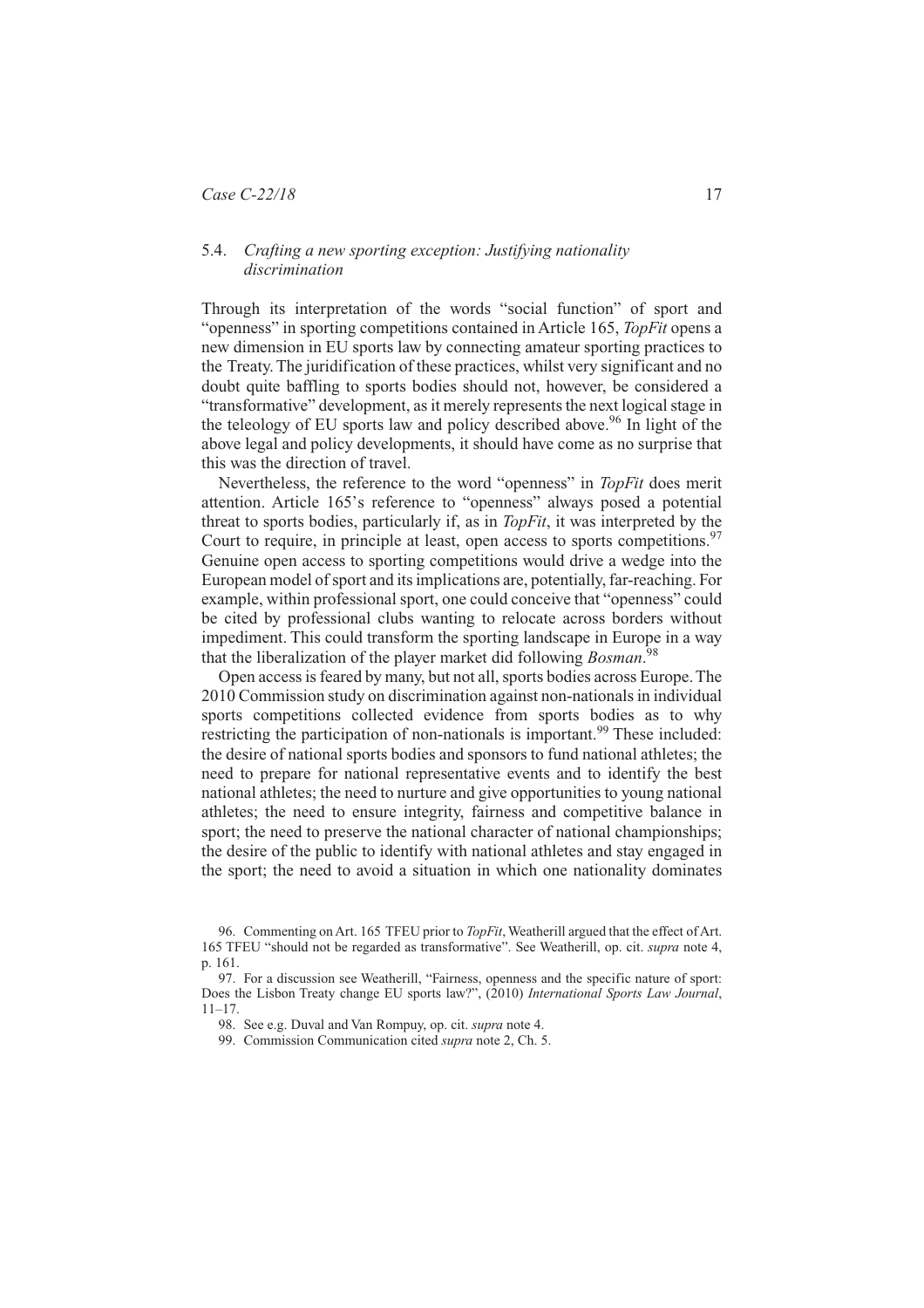many national championships; and the need to retain media interest in the sport. It should be noted that not all of the above have been accepted, or rejected, by the Court of Justice as amounting to legitimate sporting objectives.

In light of the above, it is to be expected that *TopFit* will raise fears of an organizational revolution in sport; brought about by opening access to sporting competitions and diluting the purity of national competition. However *TopFit* actually dampens such talk, as the Court has acknowledged that notwithstanding the directly discriminatory nature of the rule at issue, sporting justifications, proportionately pursued, can be cited to restrict the participation of non-nationals. Despite damage done to the sporting exception by both *Meca-Medina* (demise of purely sporting rules) and *TopFit* (severing the economic activity nexus), all is not lost for those sports bodies wanting to adopt rules designed to preserve sport's national character.

In *TopFit*, the ECJ, using a similar construction each time, repeated a line of reasoning expressed in its sporting case law to the effect that the provisions of EU law concerning the free movement of persons and services, do not preclude rules or practices justified on (non-economic) grounds which relate to the particular nature and context of certain sports matches, such as matches between national teams from different countries, as long as such a restriction on the scope of the provisions in question remains limited to its proper objective and cannot be relied upon to exclude the whole of a sporting activity from the scope of the Treaty.<sup>100</sup> It is worth observing that in *TopFit* the above bracketed reference to non-economic grounds was removed, reflecting the difficulty in severing economic aspects from sporting considerations in modern commercialized sport. It should also be noted that the reference to "matches between national teams from different countries" is cited as an example, implying that justifications can also relate to other sporting contexts, such as eligibility for national championships.

Sports bodies can also rely on the inherent rules approach. In *Deliège*, the ECJ took a different path from that outlined above, by finding that selection rules do not constitute a restriction on the freedom to provide services on the grounds that they were inherent in the conduct of an international high-level sports event.<sup>101</sup> The inherent rules logic, which was subsequently repeated in *Meca-Medina*, can reasonably be used in a non-economic context and whilst neither case concerned nationality discrimination, it must remain a possibility that in future, sporting rules and practices based on direct nationality

<sup>100.</sup> See Case C-415/93, *Bosman*, paras. 76 and 127; Joined Cases C-51/96 & 191/97, *Deliège,* para 43; Case C-519/04, *Meca-Medina*, para 26 and judgment, para 49.

<sup>101.</sup> Joined Cases C-51/96 & 191/97, *Deliège*, para 64.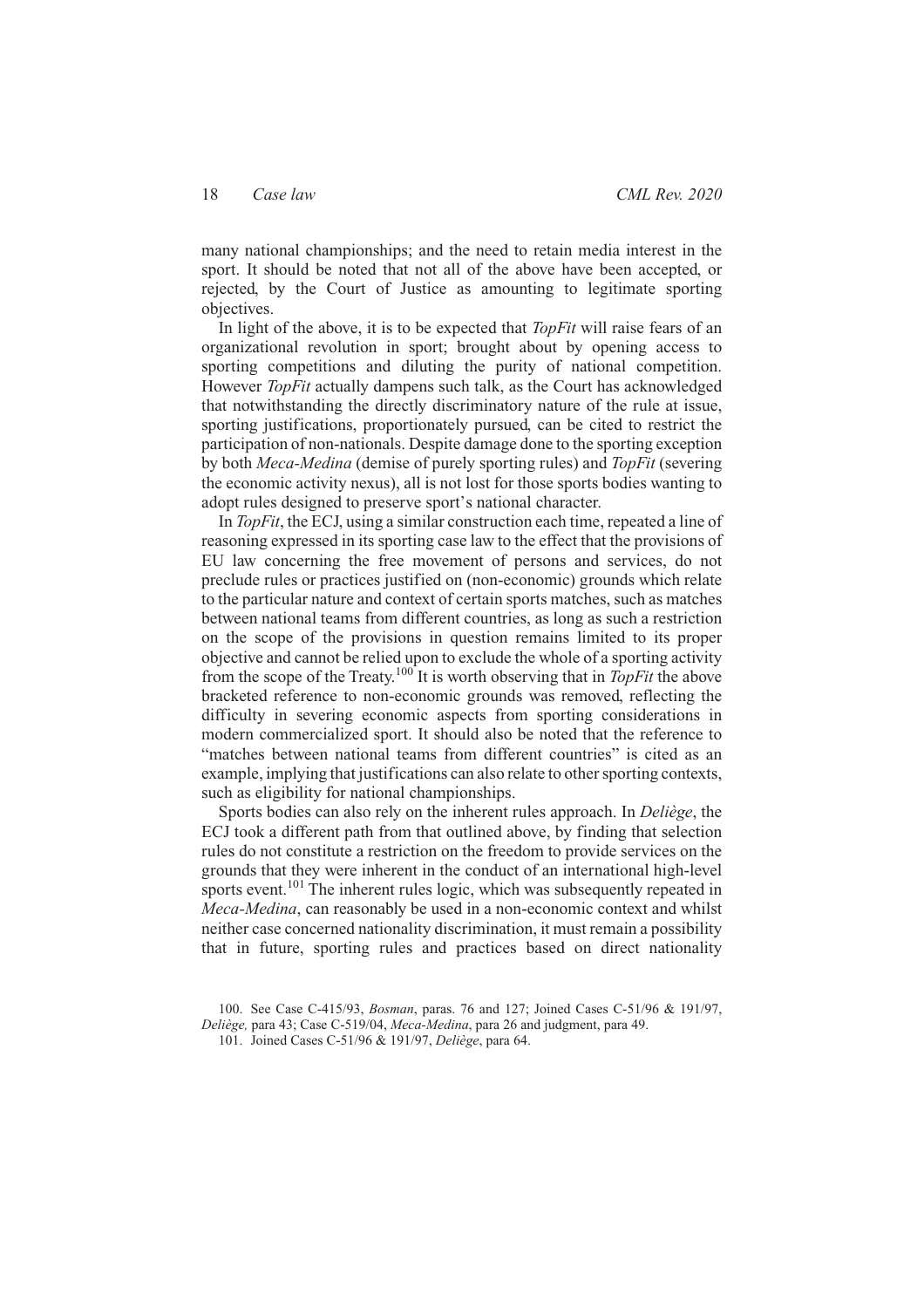discrimination could find shelter under this doctrine, as recommended by the 2010 Commission funded study.<sup>102</sup>

Elsewhere, the Court has adopted a more standard restriction/objective justification test when reviewing international transfer regulations governing the payment of transfer fees, the use of transfer windows, and the operation of training compensation schemes in sport; all of which, once again, did not involve allegations of direct nationality discrimination.<sup>103</sup>

An orthodox approach suggests that the type of direct nationality discrimination experienced by Mr Biffi can only be justified with reference to the express Treaty derogations of public policy, public security and public health.<sup>104</sup> But *TopFit* confirmed that sport has carved out of this orthodoxy a more generous justificatory regime in which sporting justifications for directly discriminatory measures, unrelated to the express Treaty derogations, can be relied on. Apart from *Walrave and Koch*, the only other example of the Court considering direct nationality discrimination in the sporting context came with its examination of the "3+2 rule" in *Bosman*. But here, the Court declined to classify the rule as directly discriminatory and rather referred to the system as giving rise to an obstacle to free movement which could, in theory, be justified. The grounds for such justification were then dismissed, but were at least aired.<sup>105</sup>

In Mr Biffi's case, the Court identified differential treatment "on account of his nationality"<sup>106</sup> implying an analysis based on direct nationality discrimination. But the Court went on to examine traditional sporting justifications and not those expressly cited in the Treaty. In doing so, the Court stated that "as has been held with regard to the composition of national teams, it appears to be legitimate to limit the award of the title of national champion in a particular sporting discipline to a national of the relevant Member State and consider that nationality requirement to be a characteristic of the title of

102. Comission Communication cited *supra* note 2, Ch. 6.

103. Case C-415/93, *Bosman*; Case C-176/96, *Lehtonen and Castors Canada Dry Namur-Braine ASBL* v. *Fédération royale belge des sociétés de basket-ball (FRBSB)*, EU:C: 2000:201, and Case C-325/08, *Olympique Lyonnais*. For general authority on this standard test, see Case C-55/94, *Gebhard* v. *Consiglio dell'Ordine degli Avvocati e Procuratori di Milano*, EU:C:1995:411.

104. Art. 45(3) TFEU. Barnard refers to this "orthodoxy" although she does acknowledge that "there have been signs that the Court is contemplating a move towards allowing distinctly applicable measures to be justified not only by the express derogations but also by the judicially developed 'public-interest requirements'". See Barnard, op. cit. *supra* note 47, p. 218.

105. Although it is conceivable that the Court did not concern itself with the legal concept of nationality, but with that of sporting nationality. If true, sporting nationality clauses could indeed be considered indirectly discriminatory and subject to the orthodox justificatory regime. See Weatherill, op cit. *supra* note 4, p. 193 and Van den Bogaert, op cit. *supra* note 4, p. 155.

106. Judgment, para 43.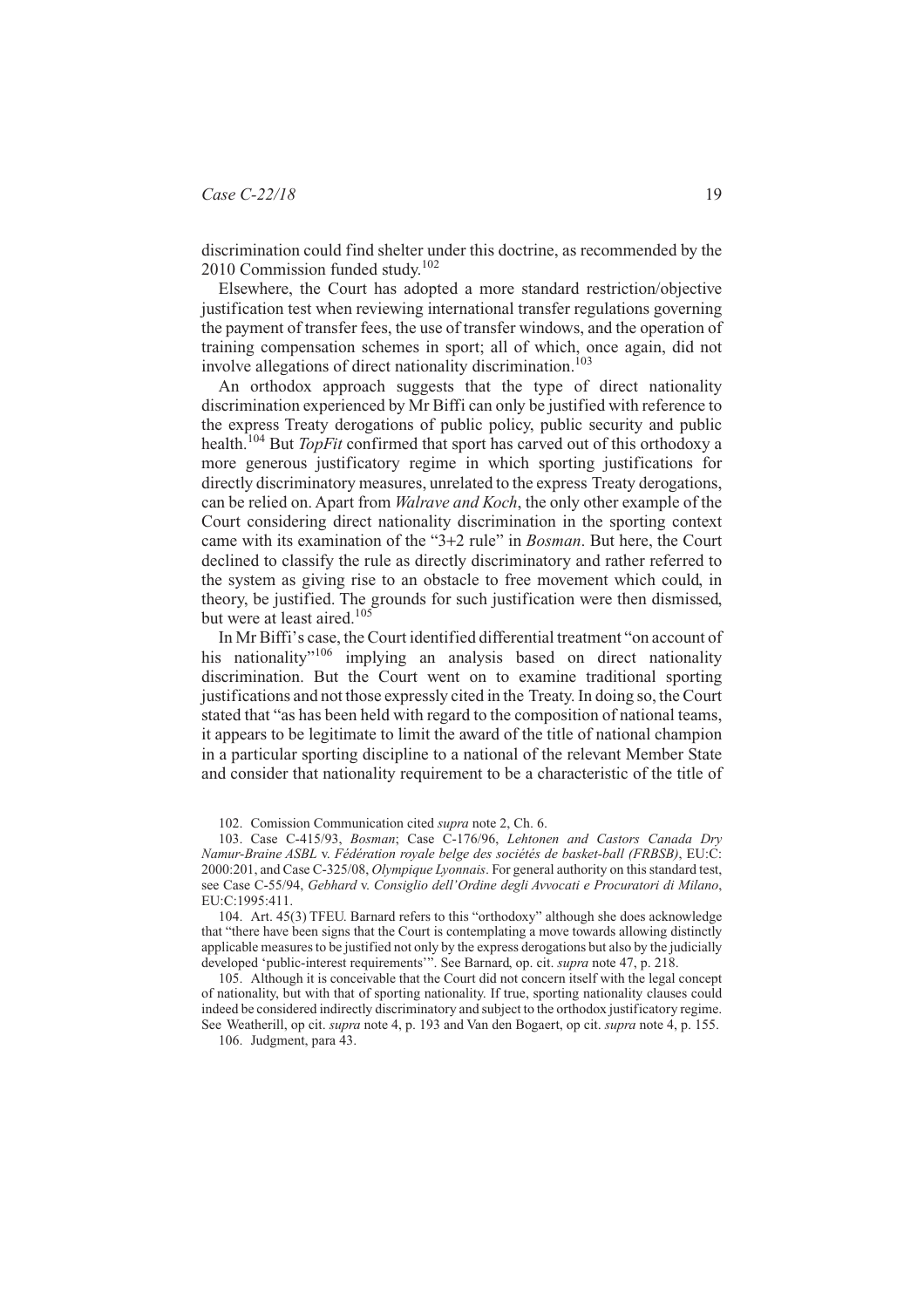national champion itself".<sup>107</sup> It went on to offer some justificatory guidance to sports bodies by acknowledging that in sports with eliminatory heats, such as athletics, the presence of non-nationals is capable of preventing a national from winning the championship and of hindering the designation of the best nationals.108

*TopFit* therefore represents an opportunity for sports bodies to craft a new sporting exception based on the overriding requirement in the general interest to preserve the national character, identity, purity, public confidence in and cultural significance of national sporting competitions. These, and related justifications, fall outside the express Treaty derogations and thus offer sports bodies greater opportunities to justify rules and practices that discriminate directly on the grounds of nationality, subject of course to proportionality review. In that regard, the existence of legitimate sporting objectives will not necessarily be sufficient to justify a complete ban on the participation of non-nationals. In crafting this new sporting exception, sports bodies are advised to apply them consistently, proportionately and to connect these objective justifications to Article 165 TFEU which can act as the source of a Treaty-based derogation from the orthodox approach.<sup>109</sup>

This analysis might embolden some sports administrators to devise new rules, or rethink old ones, motivated by a desire to exclude foreigners from some sporting competitions. For example, in 2008 FIFA recommended, but then withdrew, a proposal to introduce a "6+5 rule" in football in which six players in a team had to be eligible to represent the national team of the association in which the club was located. The challenge of connecting justifications to the orthodox express Treaty derogations no doubt influenced FIFA's decision to withdraw it. UEFA, by contrast, crafted an alternative measure – the Locally Trained Players rule – that scrupulously avoided reference to direct nationality discrimination within the eligibility criteria, thereby opening up potential justifications outside the confines of the Treaty derogations, should a challenge be brought on the basis of indirect nationality discrimination.<sup>110</sup>

107. Ibid., para 50.

109. An important question is to what extent private actors, such as sports governing bodies, can invoke general interest objectives, such as protecting consumer interests, the environment or preventing social dumping, to justify their measures. See e.g. Case C-438/05, *Viking Line* and Case C-171/11, *Fra.bo SpA*. This is a difficult question not clearly answered in ECJ case law. On the one hand, private actions should be motivated by private interests – it is not the role of private actors to set public interest. On the other hand, limiting the aims that private actors can invoke to justify their measures would mean that their obligations under Union law are effectively greater than the Member States' – even though the former are its creators and main subjects.

110. Downward et al., "An assessment of the compatibility of UEFA's home-grown player rule with Article 45 TFEU", (2014) EL Rev., 493–510.

<sup>108.</sup> Ibid., para 61.